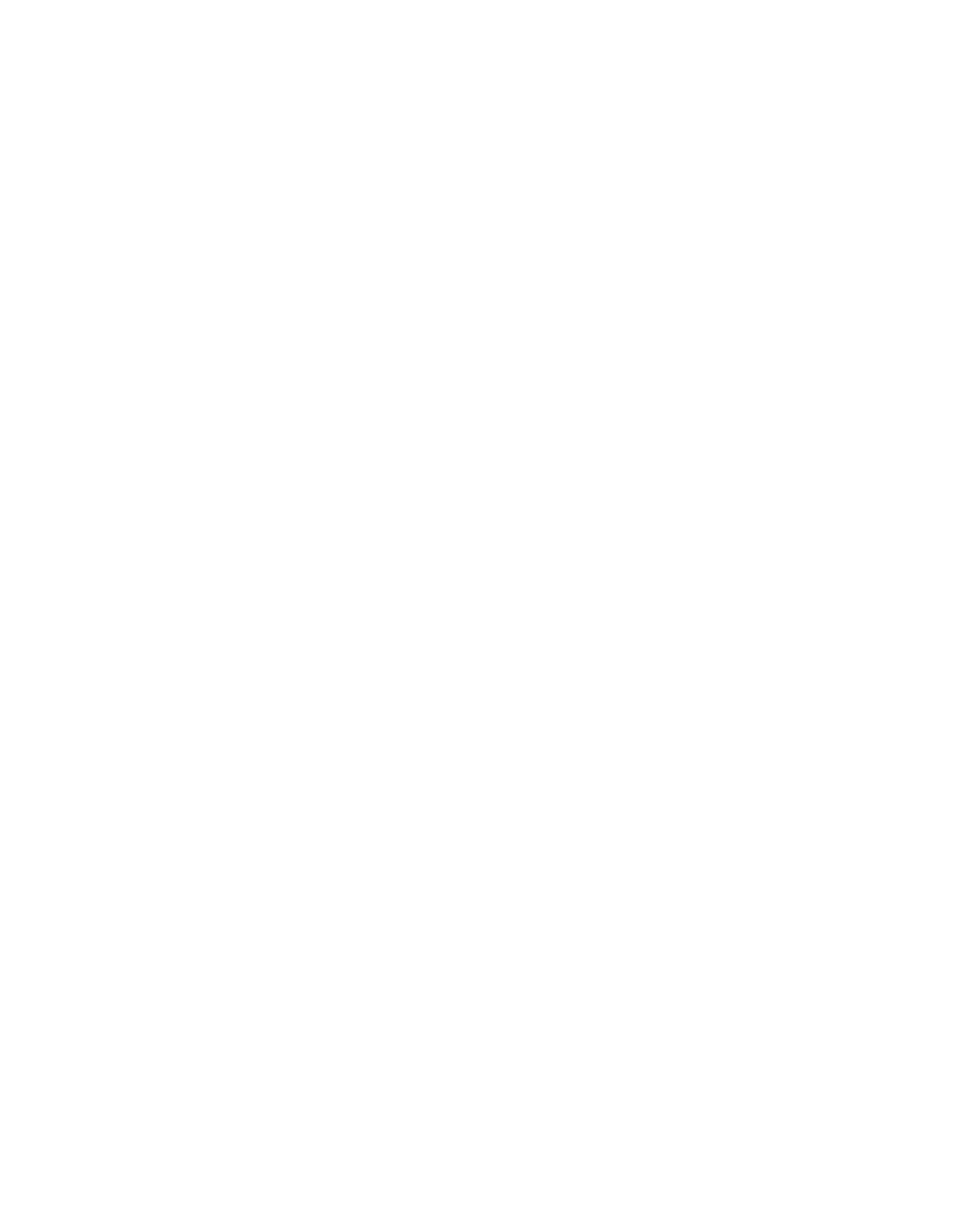# Tautological Algebras of Moduli Spaces of Curves

Carel Faber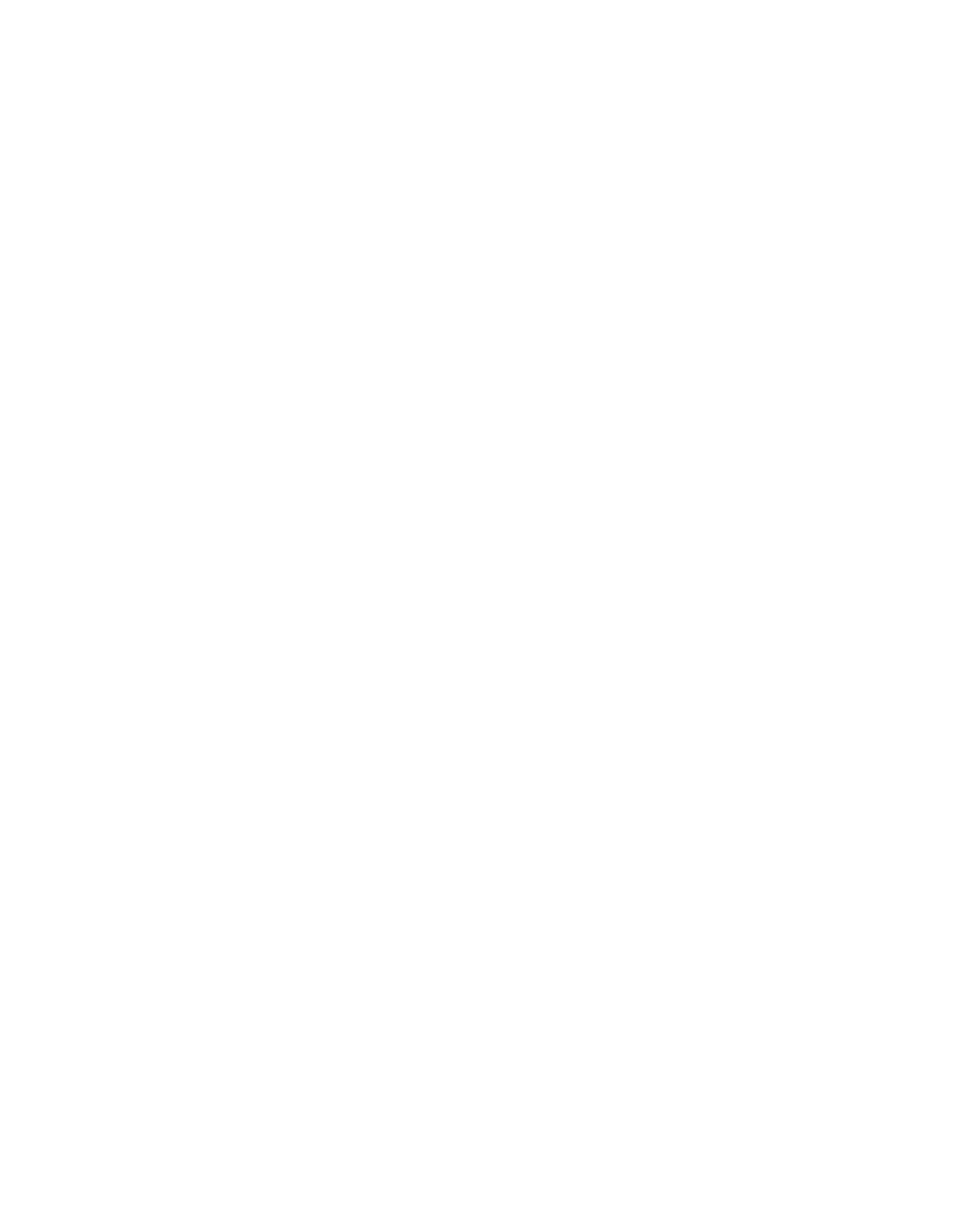## Tautological Algebras of Moduli Spaces of Curves Carel Faber

#### Introduction

These are the lecture notes for my course at the 2011 Park City Mathematical Institute on moduli spaces of Riemann surfaces. The two lectures here correspond roughly to the first and second half of the course.

The subject of the first lecture is the tautological ring  $R^*(M_g)$  of  $M_g$ . I recall Mumford's definition of the tautological classes and some of his results from [48]. Then I discuss my conjecture on  $R^*(M_g)$  from [10] and the results obtained on it. Finally, I survey some recent developments indicating that the relations that suffice to prove the conjecture for  $g \leq 23$  may not suffice for larger g.

The second lecture concerns mainly the tautological ring of  $\overline{M}_{g,n}$ . Some natural spaces in between  $M_{g,n}$  and  $\overline{M}_{g,n}$  are discussed as well. I close with some recent results regarding non-tautological cohomology classes and the cohomology of  $\overline{M}_{q,n}$ in low genus.

c 2013 American Mathematical Society

Department of Mathematics, KTH Royal Institute of Technology, 100 44 Stockholm, Sweden E-mail address: faber@kth.se

I thank Benson Farb, Dick Hain, and Eduard Looijenga for the organization of the Institute and Dan Petersen for being the TA for my course.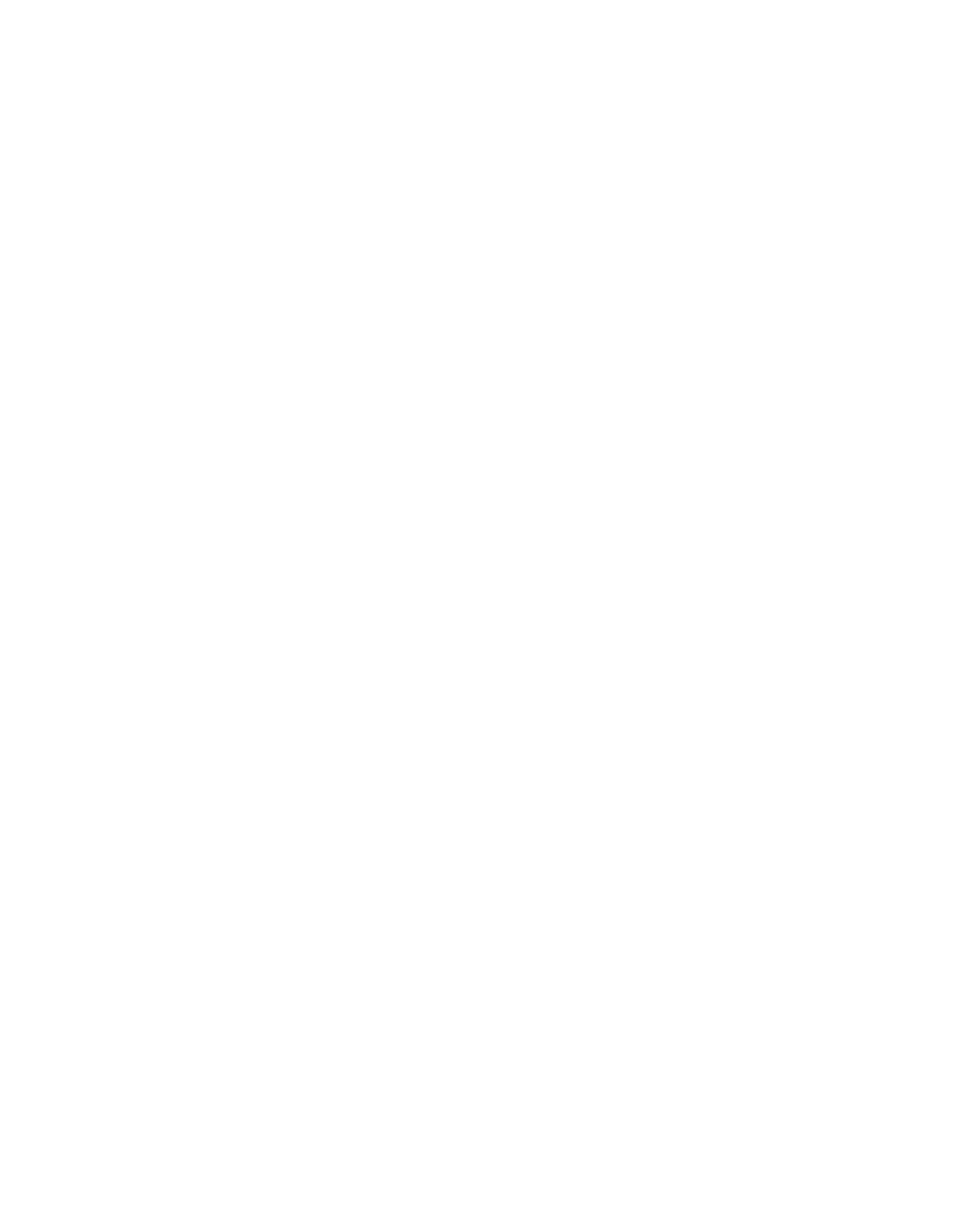#### LECTURE 1

### The tautological ring of  $M_q$

Let  $g \geq 2$  be an integer and let  $M_g$  be the moduli space of nonsingular curves of genus g. Denote by  $A^*(M_g)$  the Chow ring of  $M_g$  with rational coefficients. The tautological ring  $R^*(M_g)$  is defined as the Q-subalgebra of  $A^*(M_g)$  generated by the tautological classes (whose definition will be recalled in a moment). The image of  $R^*(M_g)$  in the rational cohomology ring  $H^*(M_g)$  will be denoted  $RH^*(M_g)$ . A reader who is unfamiliar with the Chow ring may substitute  $RH^*(M_g)$  for  $R^*(M_g)$ and will not lose much as a result. Throughout these notes, however, we will use the algebraic degree, which is half of the cohomological degree. (It should also be noted that it is not known whether the map from  $R^*(M_g)$  to  $RH^*(M_g)$  can have a nontrivial kernel.)

Mumford's definition [48, §4] of the tautological classes  $\kappa_i \in R^i(M_g)$  in this setting is as follows. Let  $C_g = M_{g,1}$  be the moduli space of 1-pointed curves of genus g. We view  $C_g$  as the universal curve. We have the map  $\pi: C_g \to M_g$  that forgets the marked point. Over  $C_g$ , we have the cotangent line bundle  $\mathbb L$  at the marked point, which equals the relative dualizing sheaf  $\omega_{\pi}$ . We denote the first Chern class  $c_1(\mathbb{L}) \in A^1(C_g)$  by K. Using the ring structure of  $A^*(C_g)$ , we obtain the powers  $K^i \in A^i(C_g)$  for any  $i \geq 0$ . The map  $\pi: C_g \to M_g$  is proper, so that we have push-forward maps  $\pi_*: A^{i+1}(C_g) \to A^i(M_g)$ . The tautological class  $\kappa_i$  is defined via

$$
\kappa_i = \pi_*(K^{i+1}) \in A^i(M_g).
$$

Clearly,  $\kappa_0 = 2g - 2$ ; in the sequel, we will sometimes write  $\kappa_0$  instead of  $2g - 2$ and  $\kappa_{-1}$  instead of 0 to write relations in a genus independent form.

The tautological ring  $R^*(M_g)$  is defined as the Q-subalgebra of the rational Chow ring  $A^*(M_g)$  generated by the  $\kappa_i$   $(i \geq 1)$ .

A second set of very important classes is formed by the Chern classes of the Hodge bundle. The Hodge bundle  $\mathbb{E} = \pi_*(\omega_\pi)$  is the vector bundle of rank g over  $M_g$  whose fiber over the isomorphism class [C] is the space  $H^0(C, \omega_C)$  of regular differentials on C. (In fact,  $E$  extends naturally to a vector bundle over  $M_g$ , cf. [48, §4].) Put  $\lambda_i = c_i(\mathbb{E}) \in A^i(M_g)$ .

Using the Grothendieck-Riemann-Roch theorem, Mumford [48, §5] computed the Chern character of the Hodge bundle. The computation is done over the moduli space  $M_g$  of stable curves of genus g; restricted to  $M_g$ , the result becomes

$$
ch(\mathbb{E}) = g + \sum_{i=1}^{\infty} \frac{B_{2i} \kappa_{2i-1}}{(2i)!}.
$$

(The Bernoulli numbers  $B_{2i}$  are defined by  $t/(e^t - 1) = \sum_{i=0}^{\infty} B_i t^i/(i!)$ .) In particular,  $ch_{2i}(\mathbb{E}) = 0$  for  $i \geq 1$  (this is in fact true on  $\overline{M}_g$ ). The vanishing (on  $\overline{M}_g$ ) implies that  $ch_j(\mathbb{E}) = 0$  for all  $j \geq 2g$  (on  $\overline{M}_g$ , hence on  $M_g$  as well). Cf. Exc. 1.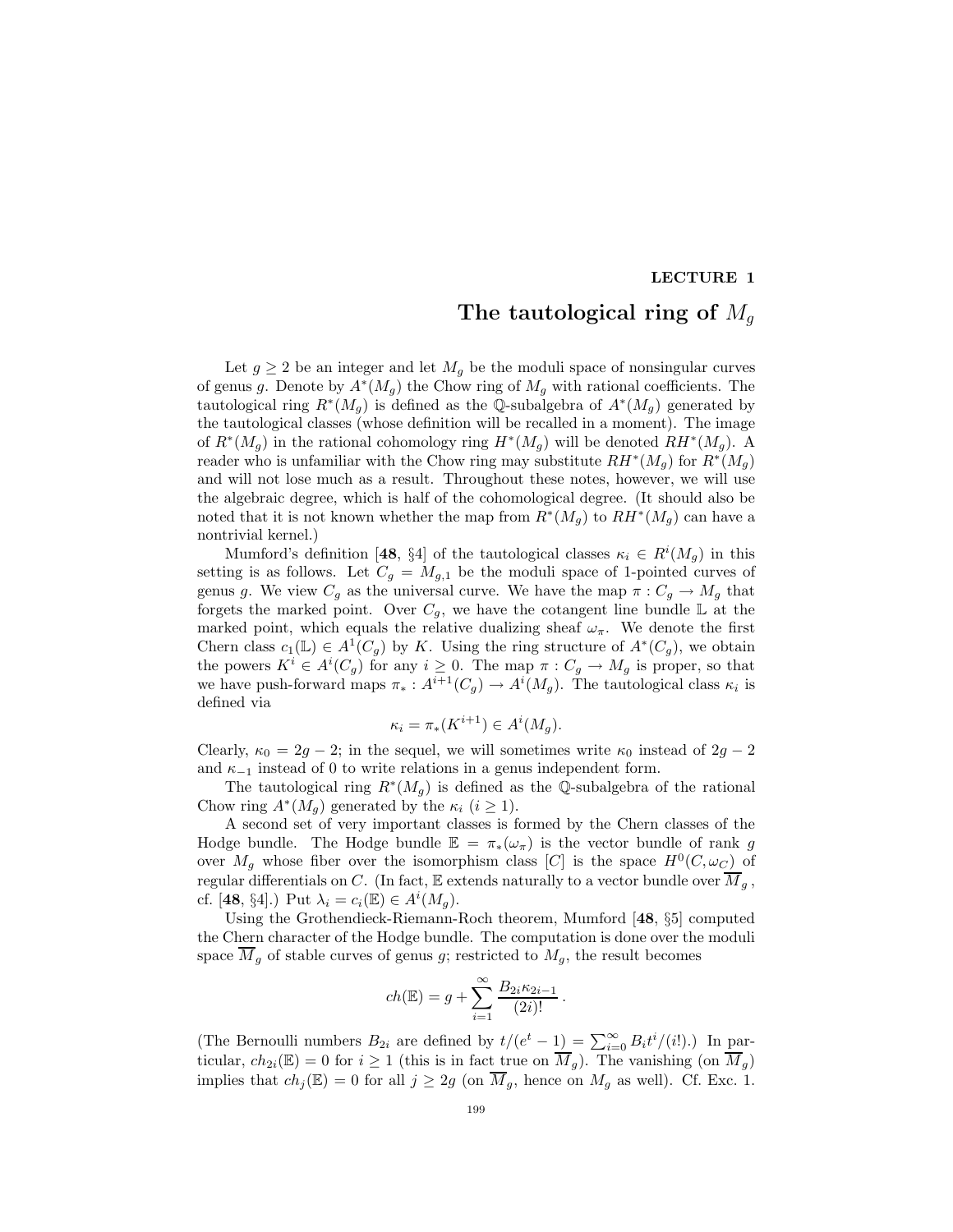One also finds the following formula for the lambda classes:

$$
\sum_{i=0}^{\infty} \lambda_i t^i = \exp\bigg(\sum_{i=1}^{\infty} \frac{B_{2i} \kappa_{2i-1}}{2i(2i-1)} t^{2i-1}\bigg).
$$

So the lambda classes are polynomials in the odd kappa classes.

Mumford also found further relations between the lambda and kappa classes using geometric properties of nonsingular curves. Both the nature of the relations and the fact that it is not at all clear how to extend these relations to  $\overline{M}_q$  are features that they have in common with the relations that we will see later in this lecture.

The idea is to use the fact that on a smooth curve of genus  $q \geq 2$  the canonical line bundle is generated by its global sections. This translates as the simple statement that the natural map  $\pi^* \mathbb{E} \to \omega_\pi$  of locally free sheaves on  $C_g$  is surjective. The kernel  $Q_{g-1}$  of this map is therefore locally free of rank  $g-1$ , so its Chern classes  $c_j(Q_{g-1})$  vanish in degrees  $j \geq g$ . In other words, the degree j components of the formal expression

$$
\frac{\pi^*(1+\lambda_1+\lambda_2+\cdots+\lambda_g)}{1+K}
$$

vanish for  $j \geq g$ . Expanding this as a power series, we obtain on  $C_g$  the relation

$$
K^{g} - K^{g-1}\pi^* \lambda_1 + K^{g-2}\pi^* \lambda_2 + \dots + (-1)^g \pi^* \lambda_g = 0,
$$

as well as its multiples obtained by multiplying with powers of  $K$ . Pushing down to  $M<sub>g</sub>$ , we find the relations

$$
\kappa_{j-1} - \kappa_{j-2}\lambda_1 + \kappa_{j-3}\lambda_2 + \dots + (-1)^g \kappa_{j-1-g}\lambda_g = 0,
$$

for any  $j \geq g$ . Combining these relations with the earlier relations expressing the lambda classes as polynomials in the odd kappa classes, Mumford [48, §6] obtained the following result:

### **Theorem 1.1.**  $R^*(M_g)$  is generated by the first  $g-2$  kappa classes  $\kappa_1, \ldots, \kappa_{g-2}$ .

(The growth estimate for the Bernoulli numbers that Mumford uses in the final step of his argument can be replaced by a simple congruence property of these numbers; see Exc. 2.)

We now discuss another method for producing relations between the kappa classes. In fact, the method gives many relations between natural classes on moduli spaces of curves with marked points; pushing down these relations to  $M_q$ , one obtains relations between the kappa classes. It appears to be very difficult to carry out an exhaustive analysis of all the relations produced by the method. As we will see, however, a subset of the relations has been analysed to a substantial extent.

The idea is to study the loci of curves with divisors of a certain degree moving in a complete linear system of at least a given dimension, or more precisely, the loci of such curves together with the divisors, viewed as subvarieties of moduli spaces of pointed curves. In many cases, one can write formulas for the classes of such loci in terms of tautological classes. The loci typically have positive-dimensional fibers for the forgetful map to  $M_g$  and one cannot push forward the class of such a locus directly to find the class in  $M_g$  of the locus of curves with such divisors. But by cutting (i.e., intersecting) with various tautological divisors, one obtains loci that upon push-forward to  $M_g$  give the class in  $M_g$  with a certain multiplicity, which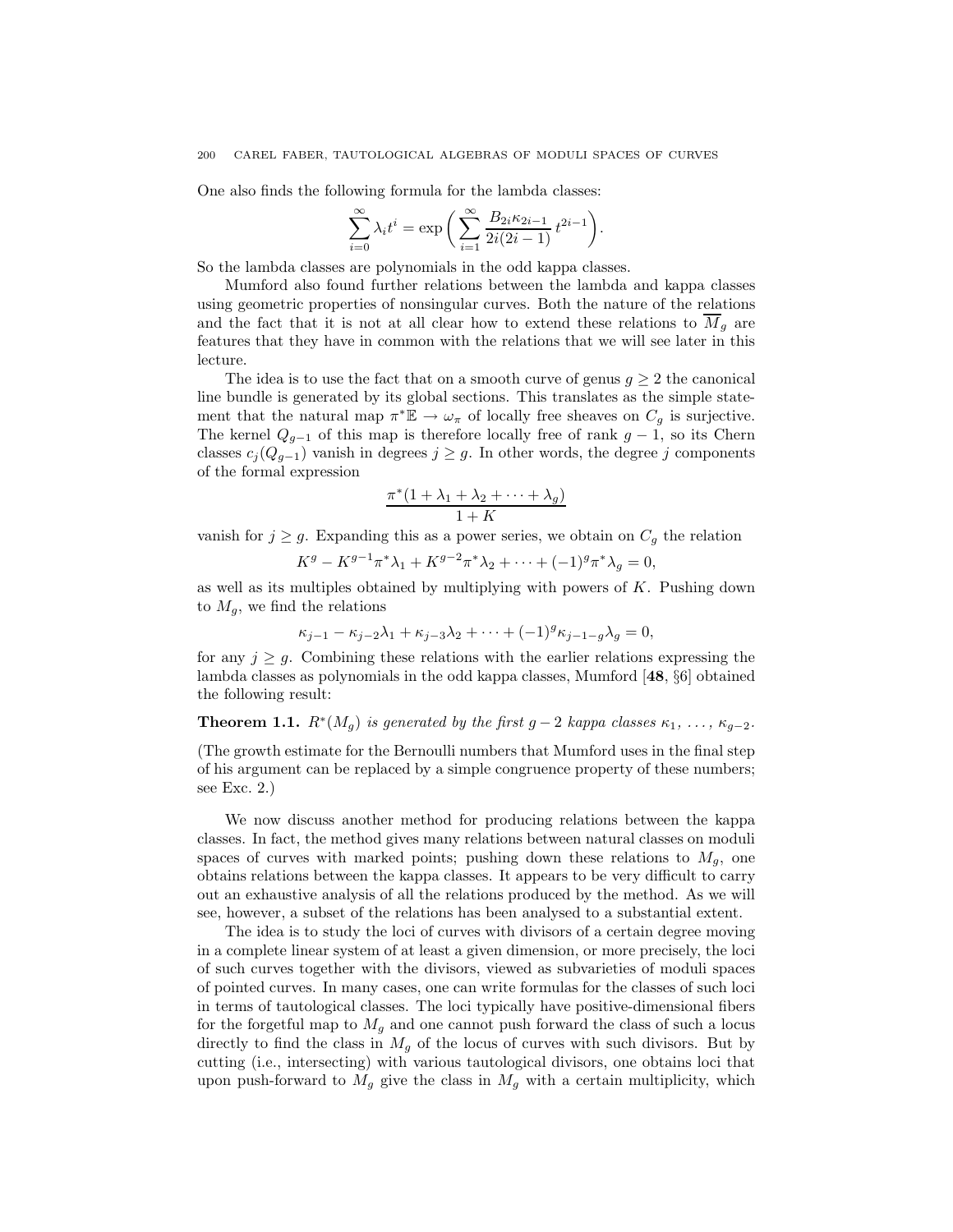often can be computed. By cutting with different sets of divisors, one obtains different tautological expressions for the class in  $M_g$ ; equating them, one finds relations between the kappa classes. In fact, since the goal was to obtain tautological relations, one can just as well push forward the class of a locus with positivedimensional fibers and obtain relations right away.

To set this up, we consider the d-fold fiber product of  $C_g$  over  $M_g$ , which we denote by  $C_g^d$ . This is the moduli space of d-pointed curves  $(C; p_1, \ldots, p_d)$ , where C is nonsingular of genus g and the  $p_i$  are d ordered points of C, which may coincide. (We find it convenient to work in the situation where the points are ordered, even though we only study divisors, that is, unordered sums of points. It may very well be worthwhile to work out these relations on the symmetric fiber product, or perhaps on the universal Jacobian.) Write D for the effective divisor  $p_1 + \cdots + p_d$ on C; by abuse of notation, I will sometimes write  $(C; D)$  for a point of  $C_g^d$ .

We consider a natural map of vector bundles on  $C_g^d$ . The first bundle is the pull-back from  $M_g$  of the Hodge bundle. We will still denote this by  $\mathbb E$  (suppressing the pull-back).

The second bundle is the vector bundle  $\mathbb{F}_d$  of rank d. Its fiber at  $(C; D)$  is the vector space  $H^0(C, \omega_C/\omega_C(-D)) = H^0(C, \omega_C|_D)$ . Formally, let  $\pi: U \to C_g^d$  be the universal curve; U is isomorphic to  $C_g^{d+1}$  and the map  $\pi$  comes with d sections  $s_1$ ,  $\ldots, s_d$ . Let  $\Sigma \subset U$  be the subscheme that is the union (or sum) of the sections. Then  $\mathbb{F}_d = \pi_*(\omega_\pi|_{\Sigma})$ . One can think of  $\mathbb{F}_d$  as a universal d-pointed jet bundle.

Since  $\mathbb{E} = \pi_*(\omega_\pi)$ , we have a natural map

$$
\phi_d:\mathbb{E}\to\mathbb{F}_d
$$

of vector bundles over  $C_g^d$ . At a point  $(C; D)$ , the kernel of  $\phi_d$  is the vector space  $H^0(C, \omega_C(-D))$ . By Riemann-Roch,

$$
\dim H^0(C, \mathcal{O}(D)) - \dim H^0(C, \omega_C(-D)) = d - g + 1.
$$

So the rank of  $\phi_d$  is at most  $d-r$  if and only if dim  $H^0(C, \omega_C(-D)) \geq g-d+r$  if and only if dim  $H^0(C, \mathcal{O}(D)) \geq r+1$ .

We conclude that

$$
\{\operatorname{rk}\phi_d\leq d-r\},\
$$

considered as a subscheme of  $C_g^d$ , equals the locus of d-pointed curves  $(C; D)$  for which the complete linear system  $|D|$  has dimension at least r. The *expected* codimension of this determinantal locus in  $C_g^d$  equals  $(g-d+r)(d-d+r) = r(g-d+r)$ , and the expected codimension of the locus in  $M_g$  of curves with a  $g_d^r$  (a linear system of dimension r and degree d) equals  $r(g-d+r)-d+r = (r+1)(g-d+r)-g$ (the opposite of the Brill-Noether number  $\rho$ ).

Porteous's formula (cf. [2, 19]) computes the class of the locus  $\{rk \phi_d \leq d-r\}$ if it is either empty or has the expected codimension. The formula is:

class 
$$
(\{\text{rk }\phi_d \leq d-r\}) = \Delta_{r,g-d+r}(c_t(\mathbb{F}_d)/c_t(\mathbb{E}))
$$
.

Here,  $c_t$  stands for the total Chern class, viewed as a polynomial in t; the quotient  $c_t(\mathbb{F}_d)/c_t(\mathbb{E})$  is viewed as a formal power series in t; and

$$
\Delta_{p,q}\left(\sum_{i=0}^{\infty}c_{i}t^{i}\right)=\left|\begin{array}{cccc}c_{p}&c_{p+1}&\ldots&c_{p+q-1}\\c_{p-1}&c_{p}&\ldots&c_{p+q-2}\\ \vdots&\vdots&\ddots&\vdots\\c_{p-q+1}&c_{p-q+2}&\ldots&c_{p}\end{array}\right|.
$$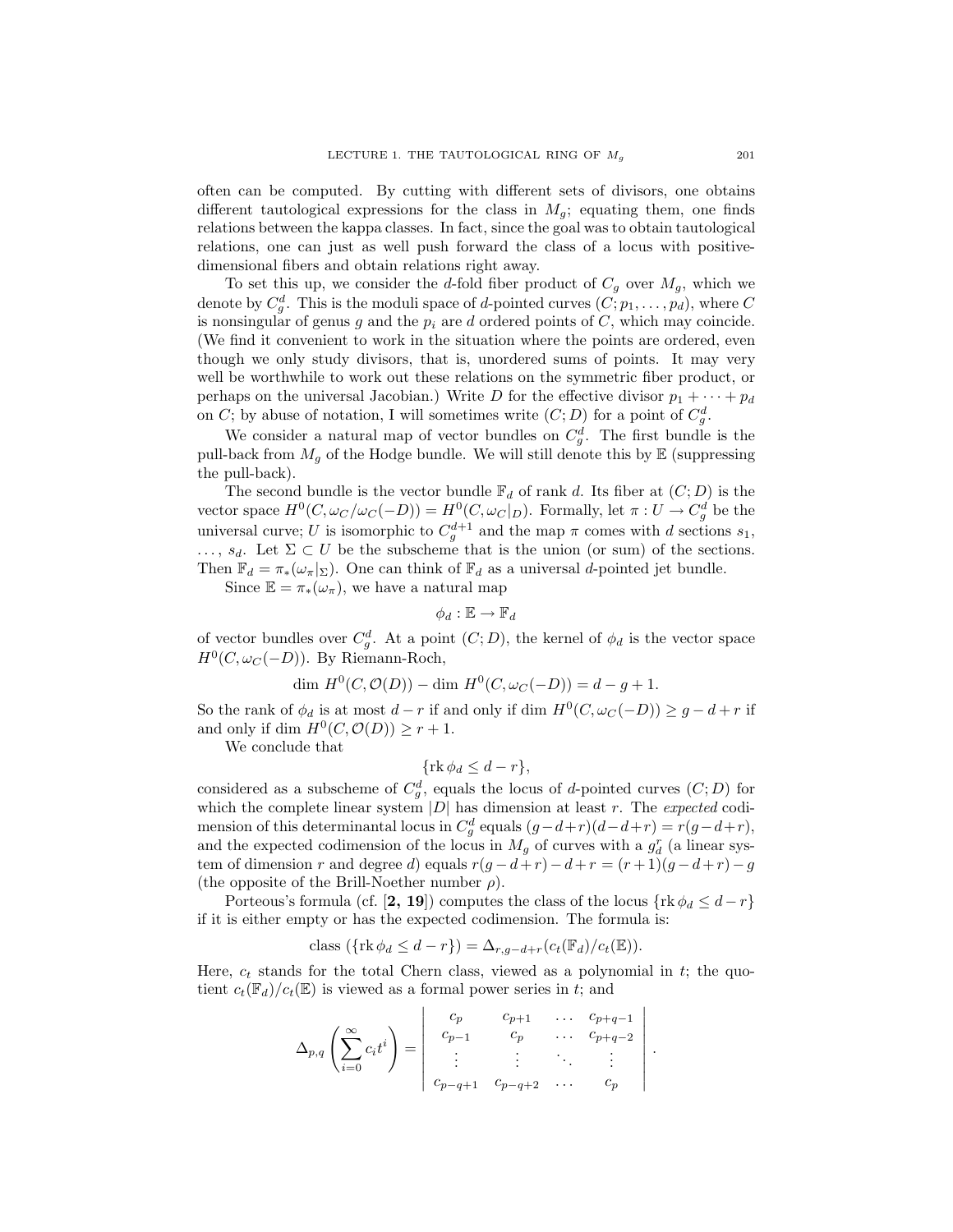#### 202 CAREL FABER, TAUTOLOGICAL ALGEBRAS OF MODULI SPACES OF CURVES

We have the following tautological classes on  $C_g^d$ : the kappa classes  $\kappa_i$ , pulled back from  $M<sub>g</sub>$  (again, it will be more convenient to suppress the pull-backs in the notation), and the divisor classes  $K_i$  and  $D_{i,j}$ : the class  $K_i$  is the pull-back of K via the projection from  $C_g^d$  onto the *i*<sup>th</sup> factor, and  $D_{i,j} = D_{j,i}$  (for  $i \neq j$ ) is the class of the diagonal  $p_i = p_j$ . For  $k > 1$ , we also put  $\Delta_k = D_{1,k} + D_{2,k} + \cdots + D_{k-1,k}$ .

We know already that the Chern classes  $\lambda_i$  of E are tautological. In addition,

$$
c_t(\mathbb{E})^{-1} = c_t(\mathbb{E}^{\vee}) = 1 - \lambda_1 t + \lambda_2 t^2 + \dots + (-1)^g \lambda_g t^g
$$

(see Exc. 1), so we can work with polynomials instead of power series in the formula for the class of the degeneracy locus. Fortunately, we also have a relatively simple formula for the total Chern class of  $\mathbb{F}_d$  in terms of the tautological classes:

$$
c(\mathbb{F}_d) = (1 + K_1)(1 + K_2 - \Delta_2)(1 + K_3 - \Delta_3) \cdots (1 + K_d - \Delta_d)
$$

(see Exc. 3). This means that the classes of the degeneracy loci above are tautological — if the conditions in Porteous's formula are satisfied — and we can produce many relations between the kappa classes on  $M_q$  by means of the indicated method. Moreover, if a certain degeneracy locus is empty, we find a relation on  $C_g^d$ , and if a degeneracy locus has positive-dimensional fibers over  $C_g^k$  for some  $k < d$ , we find a relation on  $C_g^k$  by pushing forward directly.

So far, we have tacitly assumed that the push-forward of a tautological class by a morphism forgetting a point is tautological. Let us make this explicit:

(1) Every monomial in the classes  $K_i$   $(1 \leq i \leq d)$  and  $D_{i,j}$   $(1 \leq i \leq j \leq d)$ on  $C_g^d$  can be rewritten as a monomial M pulled back from  $C_g^{d-1}$  times either a single diagonal  $D_{i,d}$  or a power  $K_d^k$  of  $K_d$  by a repeated application of the following substitution rules:

$$
\begin{cases}\nD_{i,d}D_{j,d} \to D_{i,j}D_{i,d} & (i < j < d); \\
D_{i,d}^2 \to -K_i D_{i,d} & (i < d); \\
K_d D_{i,d} \to K_i D_{i,d} & (i < d).\n\end{cases}
$$

Note that  $D_{i,d}D_{j,d} = D_{i,j}D_{i,d}$ ,  $D_{i,d}^2 = -K_iD_{i,d}$ , and  $K_dD_{i,d} = K_iD_{i,d}$ ; the second equation follows from the self-intersection formula and the other ones are clear.

(2) For M a monomial pulled back from  $C_g^{d-1}$ :

$$
\left\{ \begin{array}{l} \pi_{d,*}(M\cdot D_{i,d})=M; \\ \pi_{d,*}(M\cdot K^k_d)=M\cdot \kappa_{k-1}\,. \end{array} \right.
$$

Here  $\pi_d : C_g^d \to C_g^{d-1}$  forgets the dth point. Note that  $\pi_{d,*}(M) = 0$ , as it should be, since  $\kappa_{-1} = 0$ .

As a first example, consider the case of  $g_d^1$ 's, one-dimensional linear systems. The expected codimension in  $C_g^d$  is  $g - d + 1$  and the expected codimension in  $M_g$ of the locus of curves with a  $g_d^1$  is  $g - 2d + 2$ . It is known that these are the actual codimensions, if  $2 \leq d \leq (g+2)/2$ . The class of the locus in  $C_g^d$  is given by Porteous's formula. The locus has 1-dimensional fibers over its image in  $M<sub>g</sub>$ , so by pushing down directly, we obtain a relation between the kappa classes in codimension  $g - 2d + 1$ . Alternatively, we can compute the class of the image in  $M_g$ in two ways: (a) by cutting with  $D_{1,2}$ , with multiplicity  $(2g - 2 + 2d)(d - 2)!$ ; (b) by cutting with  $K_1$ , with multiplicity  $(2g-2)(d-1)!$ . (The multiplicities are easily explained:  $2g - 2 + 2d$  is the degree of the ramification divisor,  $2g - 2$  is the degree of the canonical divisor, and the factorials arise since the remaining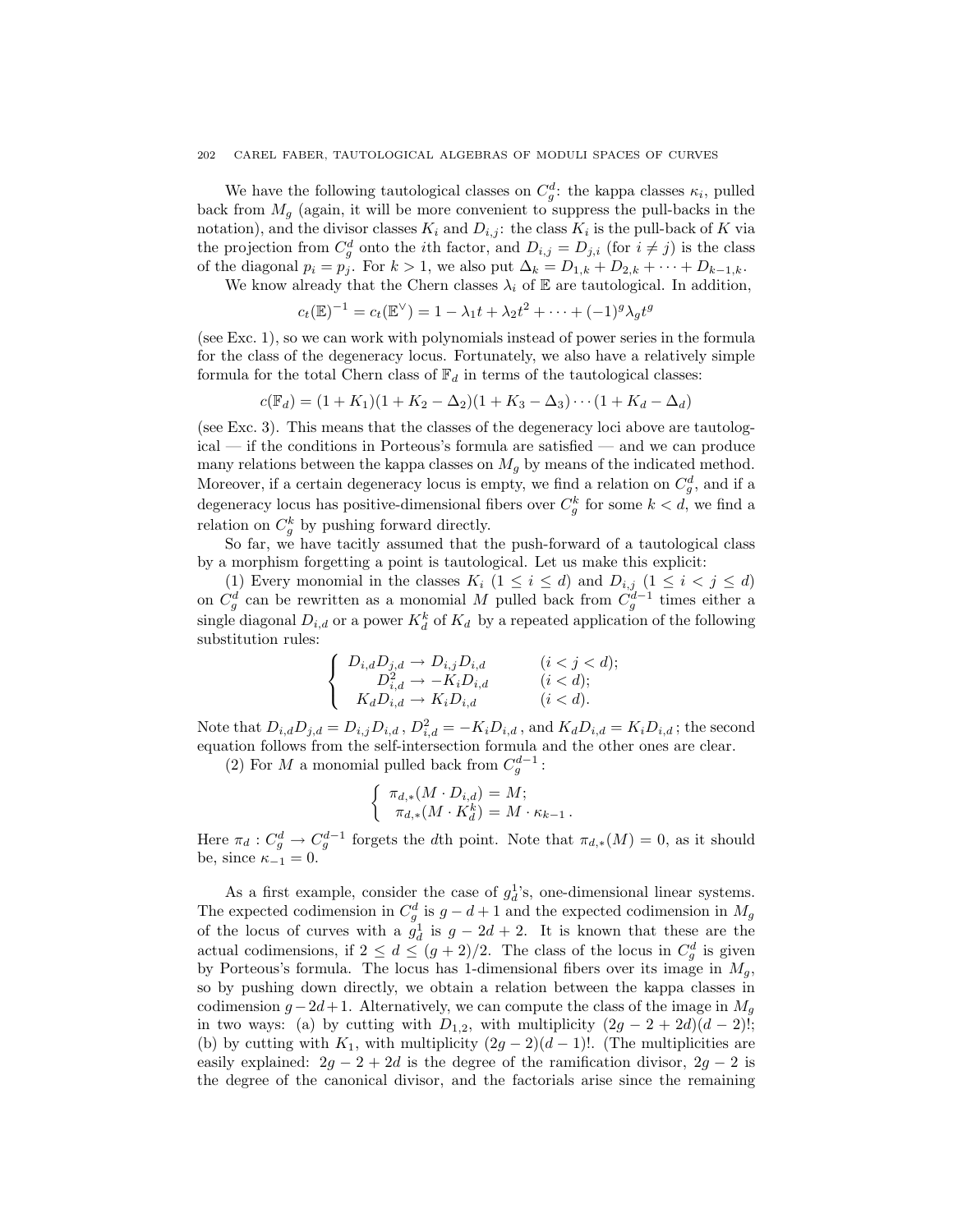points are ordered.) Equating the two expressions, one obtains a kappa relation in codimension  $q - 2d + 2$ . We find therefore one kappa relation in codimension c for each  $c \leq g-2$ .

Ionel [34] has proved that the first  $\lfloor g/3 \rfloor$  kappa classes  $\kappa_1, \ldots, \kappa_{\lfloor g/3 \rfloor}$  generate  $R^*(M_g)$  using these relations. Earlier, Morita [47] had obtained the analogous result for  $RH^*(M_g)$  using a completely different set of relations.

One could also consider the case  $d = 1$ . The locus in  $C_g$  is empty, so we find a relation on  $C_g$ :

$$
0 = \Delta_{1,g}(c_t(\mathbb{F}_1)/c_t(\mathbb{E})) = \Delta_{g,1}(c_t(\mathbb{E}^{\vee})/c_t(\mathbb{F}_1^{\vee})) = (-1)^g \bigg(c_t(\mathbb{E})/c_t(\mathbb{F}_1)\bigg)_{g}.
$$

(The subscript g on the right means taking the coefficient of  $t<sup>g</sup>$ .) This is exactly the same relation as Mumford's relation discussed above.

As a second example, consider the residual linear system of a  $g_2^1$ , namely, a  $g_{2g-4}^{g-2}$ , obtained from  $g-2$  copies of the  $g_2^1$  (the curve is necessarily hyperelliptic and the  $g_2^1$  is unique). The expected codimension equals the actual codimension, since equality holds for a linear system if and only if it holds for the residual system. Porteous's formula gives the class of the locus of divisors moving in a  $g_{2g-4}^{g-2}$  as

$$
\Delta_{g-2,2}(c_t(\mathbb{F}_{2g-4})/c_t(\mathbb{E})) = (c_{g-2}^2 - c_{g-1}c_{g-3})(\mathbb{F}_{2g-4} - \mathbb{E}).
$$

(The difference is taken in the Grothendieck group; this notation is sometimes more convenient.)

The locus has  $(g-2)$ -dimensional fibers over the hyperelliptic locus  $H<sub>g</sub>$  in  $M<sub>g</sub>$ (of codimension  $g - 2$ ). To obtain relations, we can cut with  $c < g - 2$  tautological divisors and push forward, to obtain a relation in codimension c; or we cut with  $g-2$ divisors and obtain the class of  $H<sub>g</sub>$  with some multiplicity. It is not hard to check that the number of essentially different ways in which one can cut with  $c$  nonoverlapping diagonals equals the number  $p(c)$  of partitions of c. Thus, this choice gives  $p(c)$  kappa relations in codimension c for every  $c < g - 2$ , and  $p(g - 2) - 1$ relations in codimension  $g - 2$ . As we will see later, this method may produce all kappa relations in codimensions up to  $g - 2$ . As far as I know, it has not been studied in detail.

As a third example, consider the divisors moving in a  $g_{2g-1}^g$ . The locus is empty, and Porteous's formula gives the relation

$$
c_g(\mathbb{F}_{2g-1}-\mathbb{E})=0
$$

on  $C_g^{2g-1}$ . The bundle map  $\mathbb{E} \to \mathbb{F}_{2g-1}$  is therefore injective with quotient bundle of rank  $g-1$ , so that  $c_j(\mathbb{F}_{2g-1}-\mathbb{E})=0$  for all  $j\geq g$ . Analogously,  $c_j(\mathbb{F}_d-\mathbb{E})=0$ for  $d \geq 2g - 1$  and  $j \geq d - g + 1$ .

Let us concentrate on the relation  $c_g(\mathbb{F}_{2g-1}-\mathbb{E})=0$  of codimension g on  $C_g^{2g-1}$ . If we push it forward to  $M<sub>g</sub>$ , we land in negative codimension, so that the obtained relation is necessarily trivial. To have a chance of obtaining nontrivial relations on  $M_g$ , we should cut with  $c + g - 1$  tautological divisors for a relation in codimension c. As it turns out, this method produces many nontrivial relations. Moreover, this class of relations has several good properties, which makes it possible on the one hand to analyse them theoretically and on the other hand to compute them for quite large genus. In fact, the results of computing these relations for  $g \leq 15$  were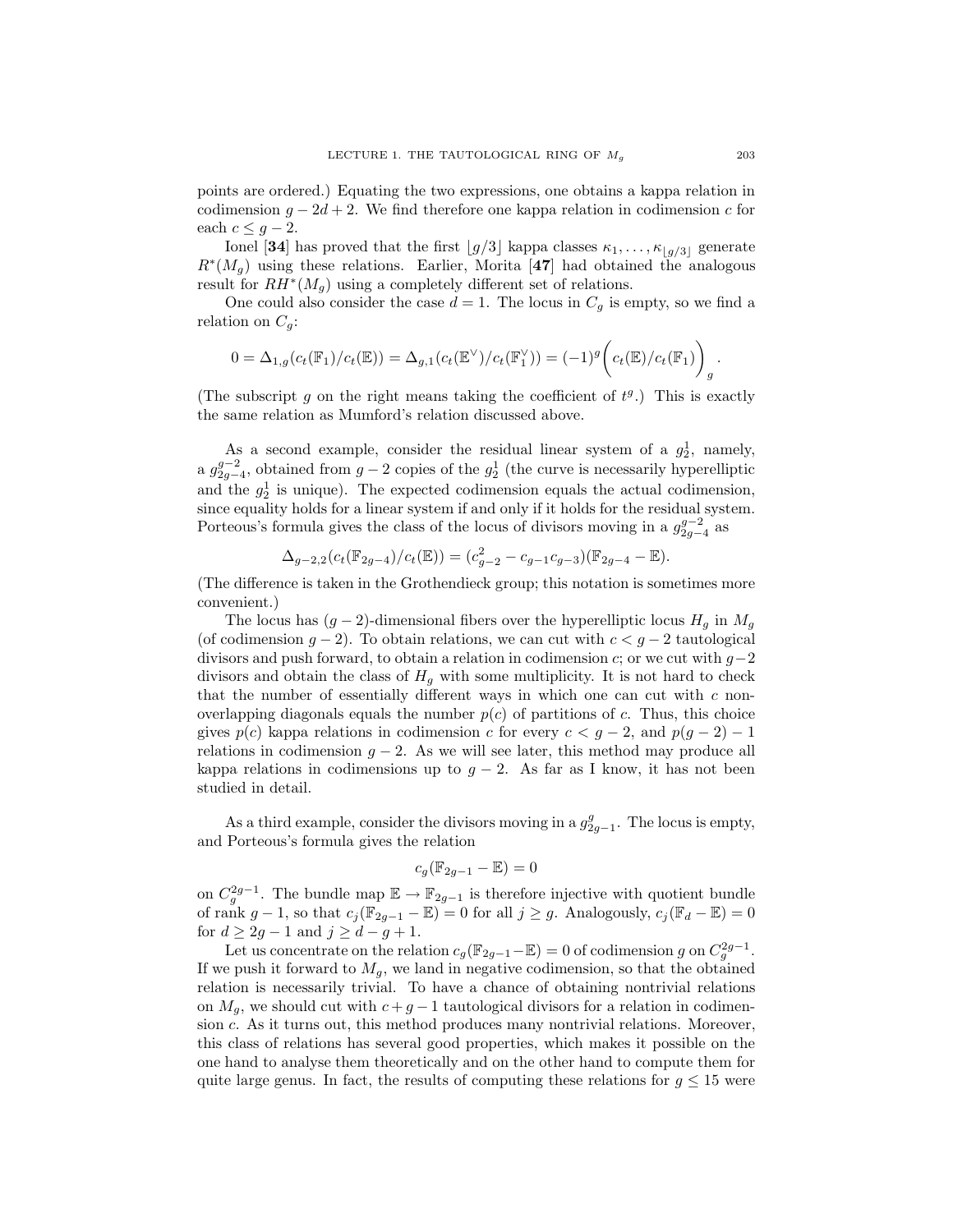to me so convincing that I conjectured (in 1993) a precise description of  $R^*(M_g)$ . I will now recall this conjecture [10].

The first part of the conjecture is that  $R^*(M_g)$  is a Gorenstein ring with socle in degree  $g-2$ . This means that  $R^j(M_g) = 0$  for  $j > g-2$ , that  $R^{g-2}(M_g)$  is isomorphic to Q, and that the natural pairing

$$
R^i(M_g) \times R^{g-2-i}(M_g) \to R^{g-2}(M_g)
$$

is supposed to be perfect.

Secondly, I conjectured that  $R^*(M_g)$  is generated by  $\kappa_1, \ldots, \kappa_{\lfloor g/3 \rfloor}$  and that there are no relations in degrees  $\leq$  g/3.

Thirdly, I gave explicit formulas for the proportionalities in degree  $g - 2$ . I will not recall these formulas here, but note that they determine  $R^*(M_g)$  completely if the first part of the conjecture is true.

Thanks to the work of many people, large parts of the conjecture are now proved. As to the first part, Looijenga [43] proved the vanishing in degrees greater than  $g-2$ . He also proved that  $R^{g-2}(M_g)$  is at most one-dimensional. I proved [10, 14] that  $\kappa_{g-2}$  is nonzero, so  $R^{g-2}(M_g)$  is isomorphic to Q. As to the second part, the generation statement was proved by Morita for  $RH^*(M_g)$  and by Ionel for  $R^*(M_g)$ , as already discussed. From the work of Boldsen [5], it follows that there are no relations in degrees  $\leq g/3$ , so the second part of the conjecture is completely proved.<sup>1</sup> The third part is completely proved, and there are in fact three proofs: by Givental [26], following earlier work of Eguchi-Hori-Xiong [9] and Getzler-Pandharipande [25]; by Liu and Xu [41]; and by Buryak and Shadrin [6].

Finally, the complete conjecture has been proved for  $g \leq 23$ . For all these genera, the method of the third example above has produced sufficiently many relations (by cutting  $c_g(\mathbb{F}_{2g-1}-\mathbb{E})$  with non-overlapping diagonals and pushing down to  $M_q$ ).

The fact that  $R^{g-2}(M_g)$  is one-dimensional, generated by  $\kappa_{g-2}$ , and that the third part of the conjecture is proved, means that it makes sense to talk about the Gorenstein quotient  $G^*(M_g)$  of  $R^*(M_g)$ . This is one-dimensional in degree  $g-2$ and is the quotient of  $R^*(M_g)$  by the homogeneous ideal generated by all classes of pure degree that have zero pairing with all classes of the complementary degree.

The ring  $G^*(M_g)$  can be studied independently from  $R^*(M_g)$ . This will of course not prove the Gorenstein conjecture. The point is rather to try to make the kappa relations in the Gorenstein quotient explicit.

Zagier and I have studied  $G^*(M_g)$  in considerable detail. A first question is what the dimensions of the graded pieces are. Let  $q(g, k)$  denote the dimension of  $G^k(M_g)$ . Then  $q(g, k) = q(g, g - 2 - k)$  by definition, and  $q(g, k) \leq p(k)$  (the number of partitions of k), with equality conjectured for  $k \leq g/3$ . We would like to know  $p(k) - q(g, k)$  for  $g/3 < k \leq \lfloor (g-2)/2 \rfloor$ . These values are known for  $g \leq 23$ by the truth of the conjecture and can be computed for further genera by linear algebra. One observes a remarkable property:  $p(k) - q(g, k)$  turns out to be a function of  $3k - g - 1$ . Let us assume that this is indeed the case, so that

$$
a(3k - g - 1) = p(k) - q(g, k)
$$

<sup>&</sup>lt;sup>1</sup>I am grateful to Randal-Williams for explaining to me how this follows when the degree equals  $g/3$ .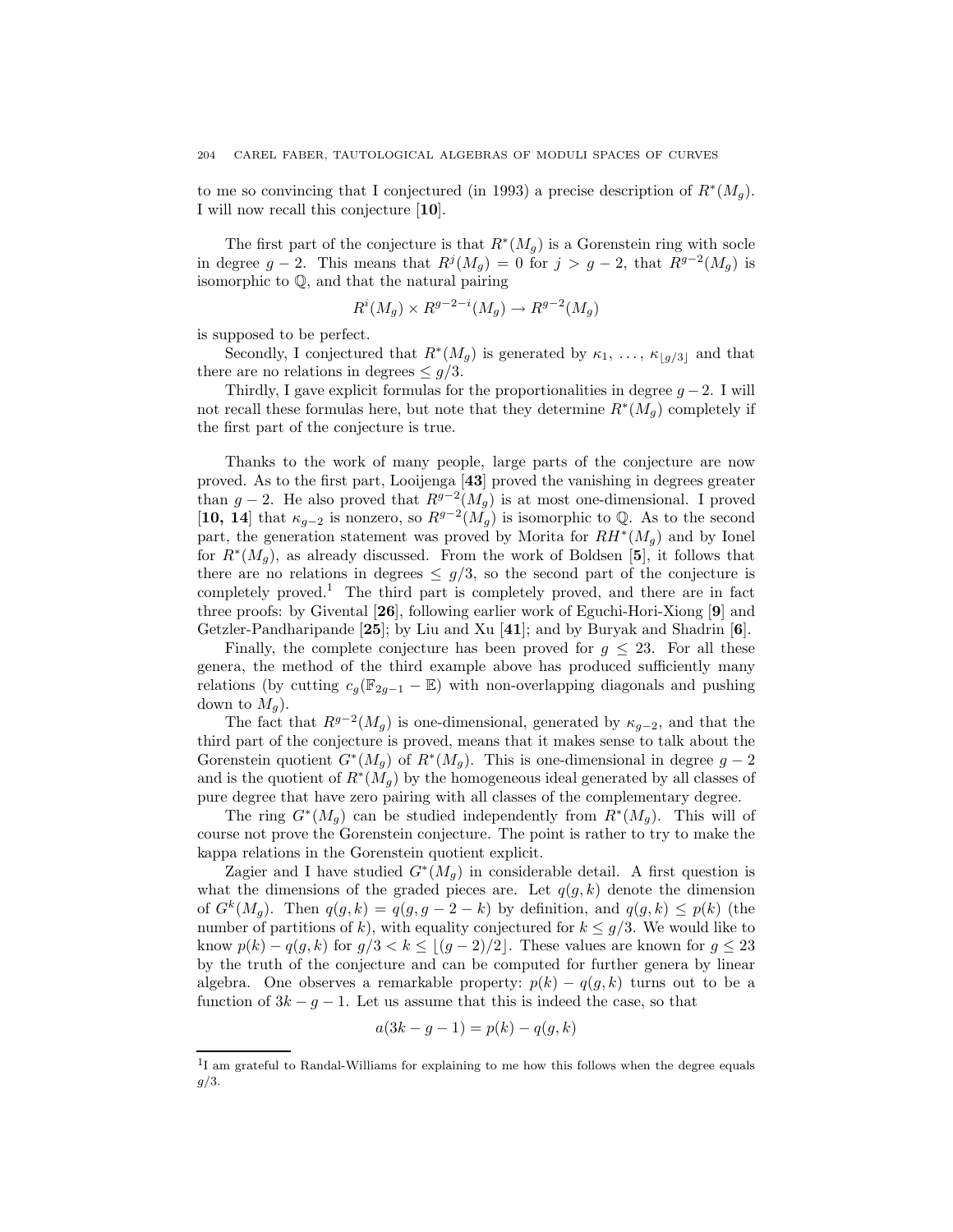for an unknown function a. One can compute several values of the function a:

|                                                       |  |  |  | $\ell$ 0 1 2 3 4 5 6 7 8 9 |  |
|-------------------------------------------------------|--|--|--|----------------------------|--|
| $a(\ell)$   1   1   2   3   5   6   10   13   18   24 |  |  |  |                            |  |

Based on these values, Zagier and I made the following guess:  $a(m)$  equals the number of partitions of  $m$  in parts of the form

$$
1, 2, 3, 4, 6, 7, 9, 10, 12, 13, 15, \ldots,
$$

that is, the only part congruent to 2 modulo 3 that can be used is the part 2. Fairly recently, Liu and Xu  $[42]$  computed five more values of the function a (note that their  $a(n)$  equals our  $a(n - 1)$ ). We see that the guess that Zagier and I made is compatible with these new values.

However, it may be more important to study the actual kappa relations in  $G^*(M_g)$ . The form of the (conjecturally) unique relation in codimension k and genus  $3k - 1$  was found, and later proved, long ago by Zagier and me (see [10], pp. 124–125). Later, we also found the form of the relation in codimension  $k$  and genus  $3k - 2$ . These relations were also derived by Morita [47] and Ionel [34].

Continuing this work, Zagier and I wanted to find explicit expressions for the relations in 'the first half' of  $G^*(M_g)$ , i.e., in codimensions  $k \leq (g-2)/2$ , where the numbers of relations are directly governed by the function a (instead of by duality). Approximately ten years ago, we obtained the following result. Let

$$
\mathbf{p} = \{p_1, p_3, p_4, p_6, p_7, p_9, p_{10}, \dots\}
$$

be a collection of variables indexed by the positive integers not congruent to 2 modulo 3. Let  $\Psi(t, \mathbf{p})$  be the following formal power series:

$$
\Psi(t, \mathbf{p}) = \sum_{i=0}^{\infty} t^i p_{3i} \sum_{j=0}^{\infty} \frac{(6j)!}{(3j)!(2j)!} t^j + \sum_{i=0}^{\infty} t^i p_{3i+1} \sum_{j=0}^{\infty} \frac{(6j)!}{(3j)!(2j)!} \frac{6j+1}{6j-1} t^j,
$$

where  $p_0 := 1$ . Define rational numbers  $C_r(\sigma)$ , for  $\sigma$  any partition (of  $|\sigma|$ ) with parts not congruent to 2 modulo 3, by the formula

$$
\log(\Psi(t, \mathbf{p})) = \sum_{\sigma} \sum_{r=0}^{\infty} C_r(\sigma) t^r \mathbf{p}^{\sigma},
$$

where  $\mathbf{p}^{\sigma}$  denotes  $p_1^{a_1}p_3^{a_3}p_4^{a_4} \dots$  if  $\sigma$  is the partition  $[1^{a_1}3^{a_3}4^{a_4} \dots]$ . Put

$$
\gamma = \sum_{\sigma} \sum_{r=0}^{\infty} C_r(\sigma) \kappa_r t^r \mathbf{p}^{\sigma} ;
$$

then the relation

$$
[\exp(-\gamma)]_{t^r \, \mathbf{p}^\sigma} = 0
$$

holds in the Gorenstein quotient when  $g - 1 + |\sigma| < 3r$  and  $g \equiv r + |\sigma| + 1 \pmod{2}$ . (Of course,  $\kappa_0 = 2g - 2$ .)

Let me call these relations (in the Gorenstein quotient) the FZ-relations for brevity. Observe that we get the expected number of relations in every codimension less than or equal to  $|(g-2)/2|$ , although we didn't prove that the obtained relations in such a codimension are independent. Our goal was precisely to understand the relations until the middle; just by looking at the numbers of relations, it is clear that the FZ-relations cannot give all relations in  $G^*(M_g)$  for g large enough (more precisely, for odd  $g \ge 25$  and even  $g \ge 30$ .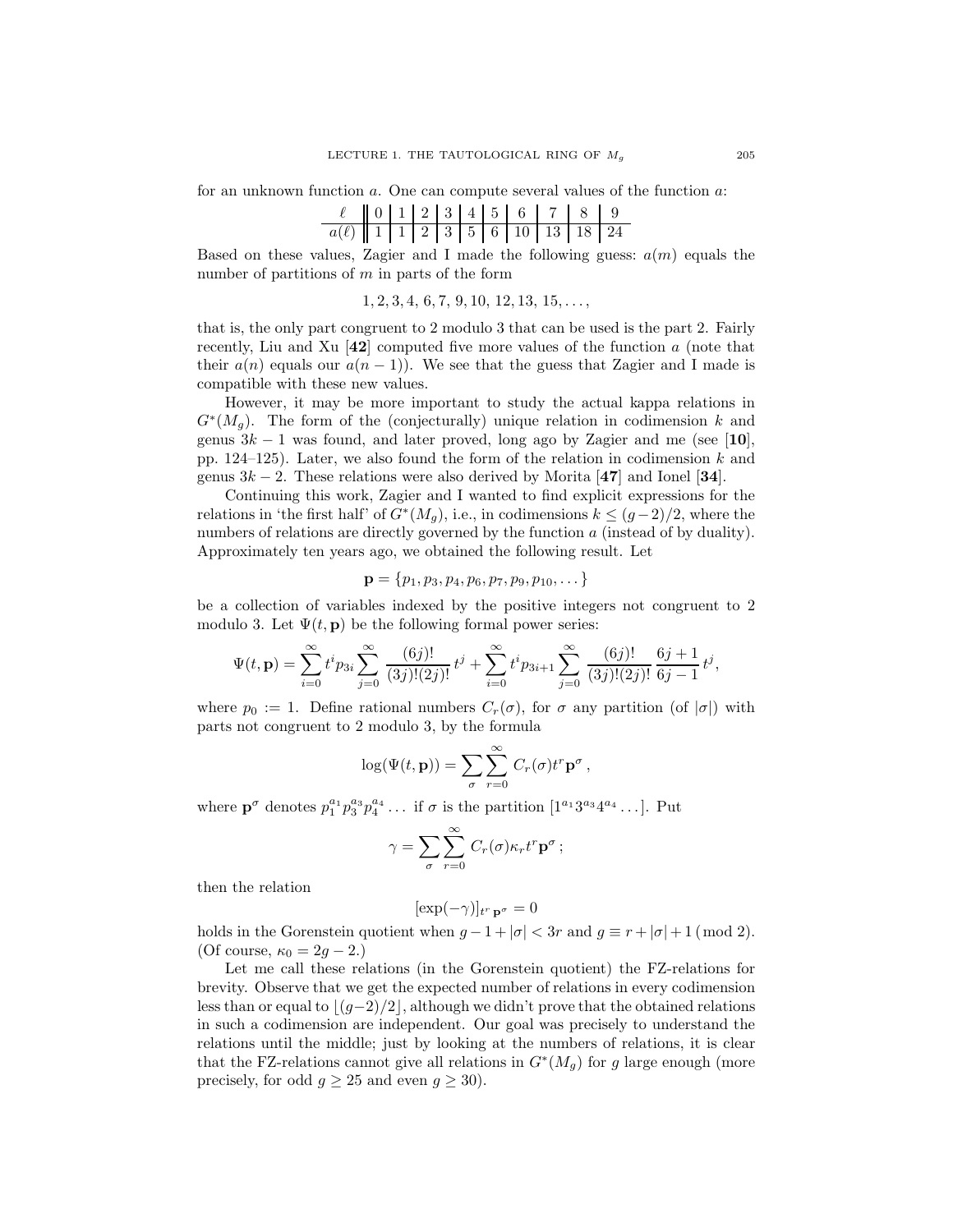#### 206 CAREL FABER, TAUTOLOGICAL ALGEBRAS OF MODULI SPACES OF CURVES

Nevertheless, one can study the actual rank of the FZ-relations, and Pandharipande and I looked at this a few years ago. The first result is that the FZ-relations give all relations for  $g \leq 23$ . For  $g = 24$ , however, one relation (in codimension 12) in the Gorenstein quotient is missing: the 41 FZ-relations in degree 12 admit an unexpected syzygy and span only a 40-dimensional space of relations. The quotient by the FZ-relations has rank  $p(12) - 40 = 37$  in degree 12, whereas it has rank  $p(10) - a(5) = 42 - 6 = 36$  in degree 10. Similarly, the quotient by the FZrelations differs from the Gorenstein quotient by one relation in genera 25 and 26 (in codimension 12 resp. 13); for  $g = 25$ , this is the optimal outcome, but for  $g = 26$ , there is another unexpected syzygy.

The fact that the FZ-relations don't give all relations in the Gorenstein quotient is not surprising (as just mentioned). It is surprising that there are unforced syzygies between the FZ-relations in certain degrees, but on the other hand, in higher degrees there are very many syzygies between the FZ-relations. In any case, one wonders what can be said about the actual relations in  $R^*(M_g)$ .

Let us study the case of genus  $g = 24$  and codimension  $c = 12$ . If we use the method of the third example above and restrict to cutting  $c_g(\mathbb{F}_{2g-1}-\mathbb{E})$  with non-overlapping diagonals before pushing down to  $M_q$ , then the (a priori) distinct possibilities correspond to the partitions of  $2g-1 = 47$  of length equal to  $g-c = 12$ . If the partition contains a part equal to 1, the relation is trivial (exercise), so we consider only partitions with all parts at least equal to 2. There are 1116 such partitions. So far, I have computed approximately 250 of the corresponding relations. The space spanned by these relations coincides exactly with the 40 dimensional space spanned by the 41 FZ-relations.

In the other codimensions in genus 24, the 'diagonal' method produces all relations. In other words, the spaces of diagonal and FZ-relations coincide for those codimensions. It is not known what happens in codimension 12, but it is hard to believe that the diagonal method will produce the missing Gorenstein relation. In genera 25 and 26, the situation is similar at the moment, although not as many computations have been done. Perhaps the diagonal method will always produce exactly the space of FZ-relations.

Recently, Pandharipande and Pixton [53] proved the strong result that the FZrelations are actual relations in  $R^*(M_g)$  (and not just in  $G^*(M_g)$ ). The geometric origin of the relations used in the proof of this result is the moduli space of stable quotients, introduced and studied by Marian, Oprea, and Pandharipande [45]. The method of virtual localization on this space produces a wealth of relations. A subset of these relations could be worked out to some extent; and for a smaller subset, the relations could be made even more explicit. Finally, Pandharipande and Pixton obtained the striking result that this last subset of explicit relations is equivalent to the set of FZ-relations.

The current state of affairs allows several interpretations. Perhaps  $R^*(M_g)$  is not Gorenstein for  $g \geq 24$ . One would then like to have a proof, at least in some cases, that a 'missing' Gorenstein relation is not an actual relation. On the other hand, perhaps  $R^*(M_g)$  is Gorenstein after all. Then a new source of relations would seem to be necessary (and it should be possible to compute or analyse these relations for  $g \ge 24$ ). Finally, the intriguing possibility remains that  $R^*(M_g)$  and  $RH^*(M_g)$ differ.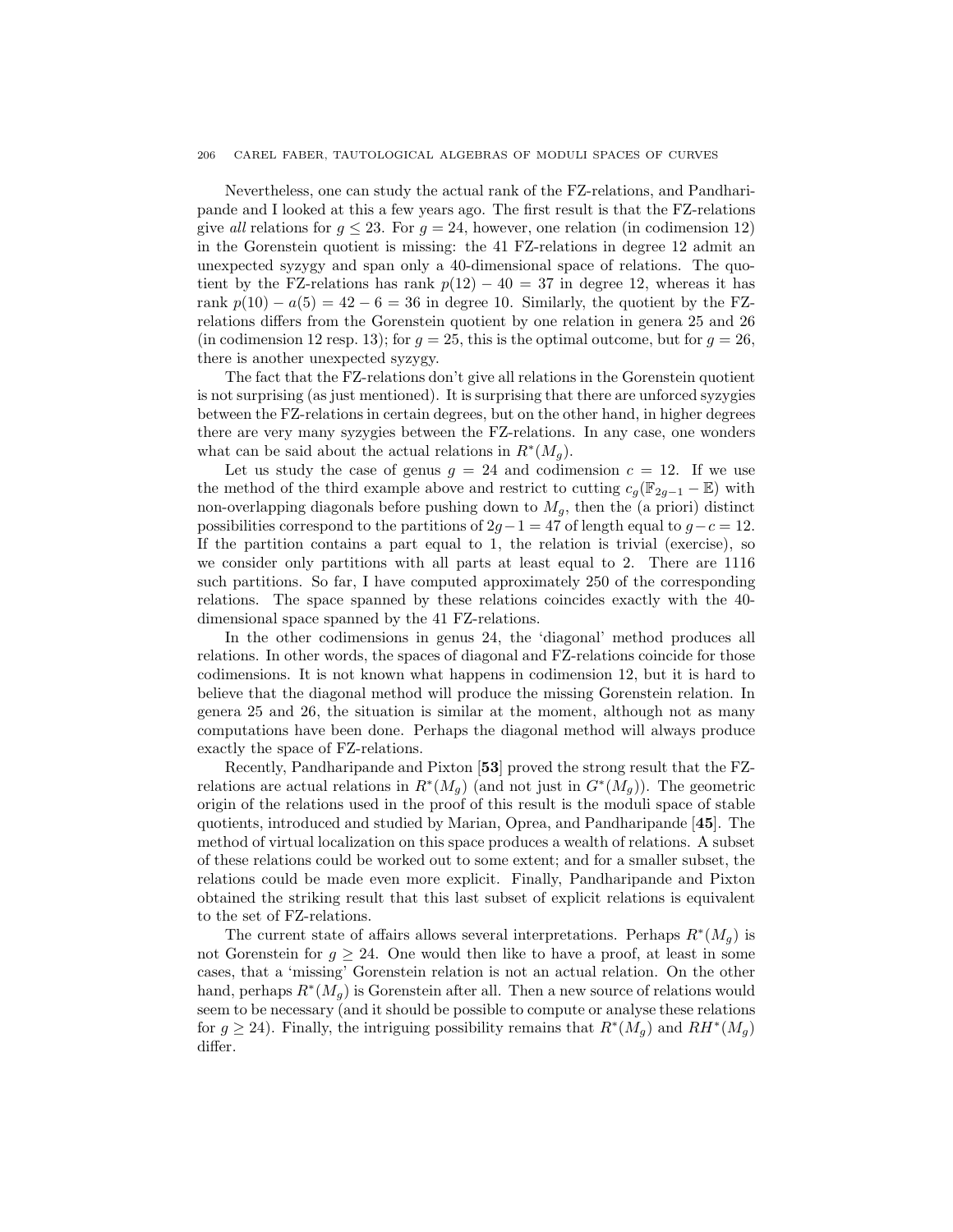#### Exercises

1. Let  $V$  be a vector bundle of rank  $r$ . Review how one expresses the components  $ch_i(V)$  of the Chern character in terms of the Chern classes  $c_i(V)$ . Use this to prove the equivalence of

$$
ch_{2i}(V) = 0 \qquad (\forall i \ge 1)
$$

and

$$
c_t(V^\vee) = c_t(V)^{-1}
$$

.

Next, assume that these equivalent statements hold. Prove that

$$
ch_i(V) = 0
$$

for all  $i \geq 2r$ . Show also that  $ch_{2r-1}(V)$  and  $c_r(V)c_{r-1}(V)$  are multiples of each other. Finally, apply the results above to the Hodge bundle  $E$  of rank g on  $M_q$  and derive in particular the formula for the total Chern class given in the text.

**2.** The Bernoulli numbers  $B_{2i}$  are defined by  $t/(e^t - 1) = \sum_{i=0}^{\infty} B_i t^i/(i!)$ . They satisfy several well-known congruences; in particular, for  $i > 0$ ,

$$
B_{2i} + \sum_{p \text{ prime:} \atop (p-1) \mid 2i} \frac{1}{p}
$$

is an integer. This implies immediately

$$
v_2(B_{2i})=-1
$$

for  $i > 0$ . (Here  $v_2 : \mathbb{Q} \setminus \{0\} \to \mathbb{Z}$  is the standard 2-adic valuation.) Prove Mumford's result that  $\kappa_1, \ldots, \kappa_{g-2}$  generate  $R^*(M_g)$  using the relations mentioned in the text. The only property of the Bernoulli numbers that you will need is their 2-adic valuation given above. (Distinguish between g even and odd. The case g odd is a little harder.)

**3.** Prove the formula for  $c(\mathbb{F}_d)$  given in the text, for example as follows.

(a) Let  $\Sigma_k$  denote the subscheme of the universal curve  $\pi: U \to C_g^d$  that is the (formal) sum of the images of the first k sections  $s_1, \ldots, s_k$  of  $\pi$ . Prove that there is an exact sequence

$$
0 \to \mathcal{O}_{s_d}(-s_1 - \cdots - s_{d-1}) \to \mathcal{O}_{\Sigma_d} \to \mathcal{O}_{\Sigma_{d-1}} \to 0.
$$

(b) Tensor the exact sequence with  $\omega_{\pi}$  and prove that the sheaf on the left is the push-forward via  $s_d$  of the line bundle with first Chern class  $K_d - \Delta_d$ .

(c) Obtain the result by applying  $\pi_*$  and using induction.

4. Show that the results of Boldsen in [5] imply that there are no relations between the kappa classes in (algebraic) degree  $k < g/3$ . With more work, show that this also holds in degree  $q/3$ .

**5.** Using the ' $g_d^r$ -method' as discussed in the lectures (in any of the three incarnations in the notes, or in another one), derive a nontrivial relation between the kappa classes (in some genus).

**6.** Same problem as above, but now with the further condition that the degree  $k$ of the relation satisfies  $g/3 < k \leq g-2$  (so that  $g \geq 4$ ).

7. Well-known classical formulas for plane curves (typically derived by studying the dual plane curve in the dual projective plane) say that a general (smooth) plane curve of degree d over the complex numbers (which has genus  $g = \frac{1}{2}(d-1)(d-2)$ ) has  $3d(d-2)$  inflection points (a.k.a. flexes — points where the tangent line has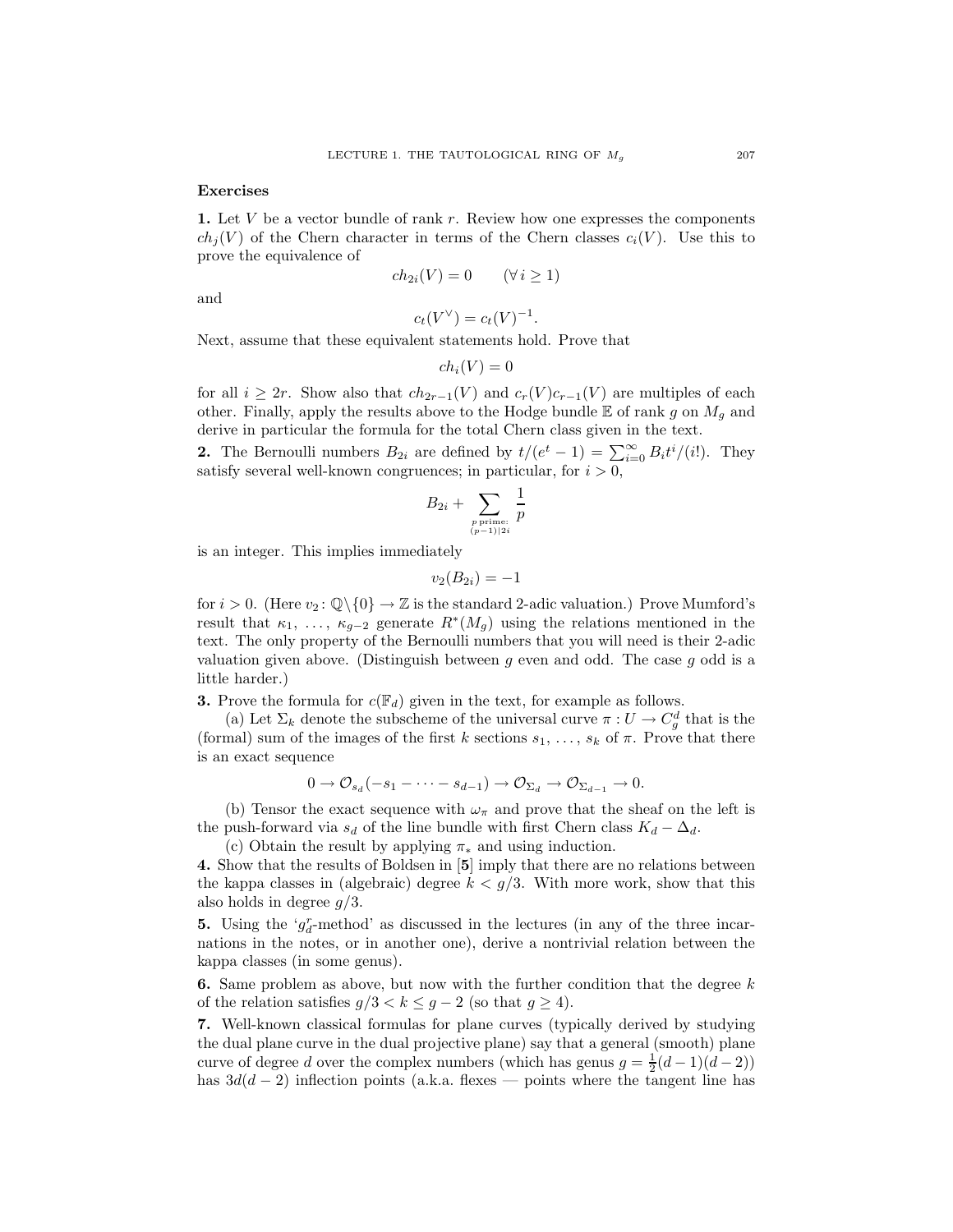#### 208 CAREL FABER, TAUTOLOGICAL ALGEBRAS OF MODULI SPACES OF CURVES

contact of order 3) and  $\frac{1}{2}d(d-2)(d^2-9)$  bitangents (lines that are tangent in two distinct points).

Verify this for  $d = 4$  by using the ' $g_d^r$ -method' for  $r = 2$  and  $d = 4$  (hence  $g = 3$ ). (Cut the class in  $C_3^4$  with two appropriate diagonal divisors and push it down to  $M_3$ . The calculations simplify considerably by doing some of the push-downs in a clever way. For example, in the flex case, one can use a bundle on  $C_3^2$  with total Chern class  $(1 + K_1)(1 + 2K_1)(1 + 3K_1)(1 + K_2 - 3D_{1,2}).$ 

If you feel courageous, compute the class of the locus of plane quintics in  $M_6$ in two ways by the same method, and derive a relation in  $R^3(M_6)$  as a result.

Tacitly, I have been assuming in this exercise that the conditions in Porteous's formula are fulfilled. If you are an algebraic geometer, verify this.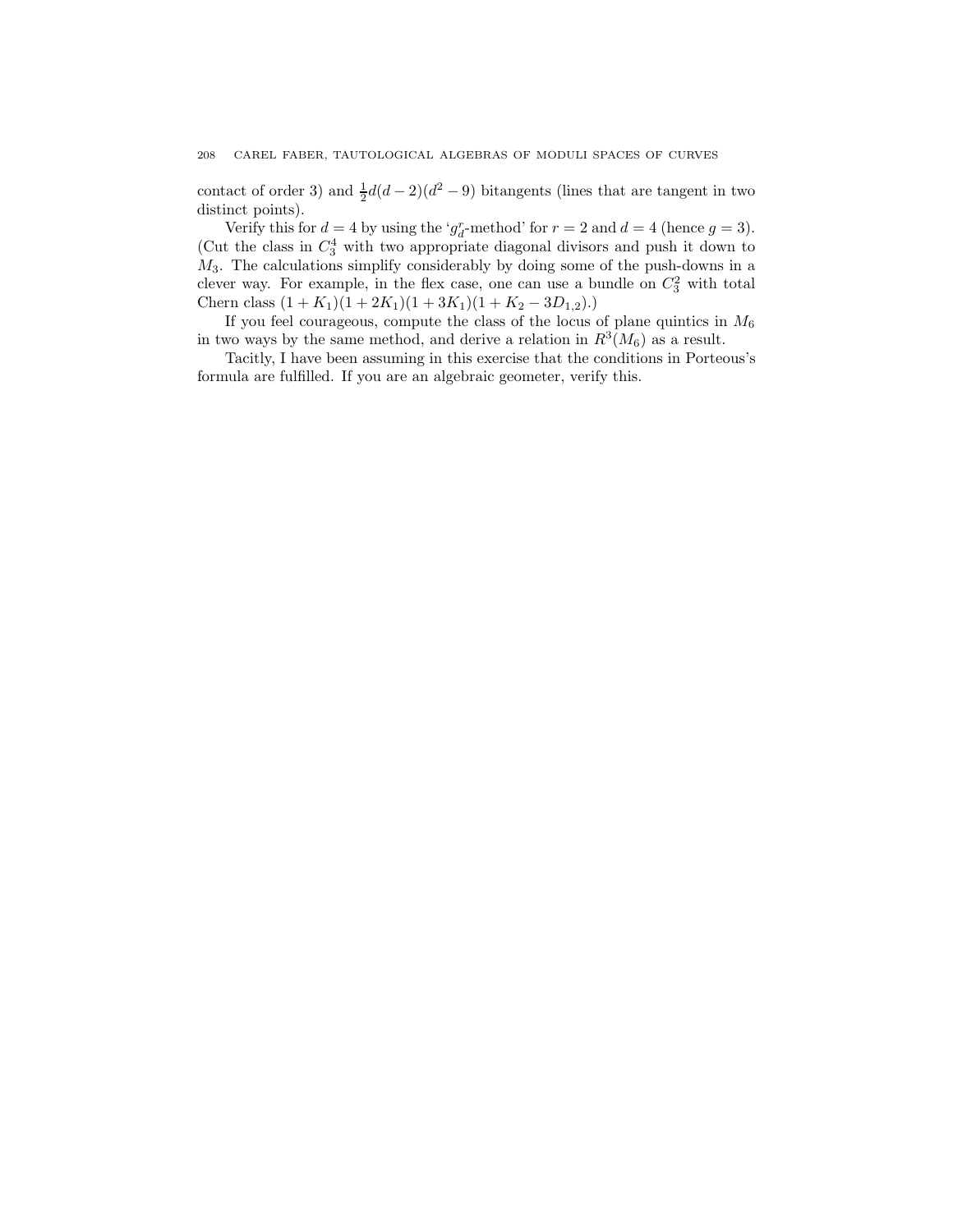#### LECTURE 2

## The tautological rings of  $\overline{M}_{g,n}$  and of some natural partial compactifications of  $M_{g,n}$

Let  $M_{q,n}$  denote the moduli space of *n*-pointed nonsingular curves of genus g (where g and n are nonnegative integers with  $2g - 2 + n > 0$ ). The n points are distinct and ordered. As is well-known [8, 37, 38], this moduli space admits a natural compactification: the Deligne-Mumford-Knudsen moduli space  $\overline{M}_{g,n}$  of stable  $n$ -pointed curves of genus  $g$ . The curves are allowed to have ordinary double points as singularities, but are required to be connected. The  $n$  ordered points remain distinct and nonsingular. The n-pointed curves must have finite automorphism group; this is the stability condition.

The space  $\overline{M}_{q,n}$  admits a natural stratification, by topological type: a stratum consists of all the n-pointed curves homeomorphic (as pointed curves with the complex topology) to a given one. (For a detailed discussion of the material contained in these introductory paragraphs, I refer to [28], Appendix.) The topological type is conveniently encoded in the dual graph, with  $n$  ordered legs and a genus function on the set  $V$  of vertices (which correspond to the normalizations of the irreducible components). The stratum is isomorphic to the quotient of the product  $\prod_{v \in V} M_{g(v),n(v)}$  by the automorphism group of the dual graph. Here  $n(v)$ equals the number of points on the smooth curve corresponding to  $v$  that map to a marked point or a node of the stable curve. (The stability condition is that  $2g(v) - 2 + n(v) > 0$  for all  $v \in V$ .) The quotient of  $\prod_{v \in V} M_{g(v),n(v)}$  by the automorphism group of the graph is the normalization of the closure of the stratum (which is a union of strata).

How should the tautological ring  $R^*(\overline{M}_{g,n})$  of  $\overline{M}_{g,n}$  be defined? We certainly want the classes of the closures of the strata to be tautological. Considering the natural map from  $\prod_{v\in V} M_{g(v),n(v)}$  to  $M_{g,n}$  with image the closure of a stratum, we also want the push-forward of a product of tautological classes on the factors to be tautological. The most natural way of defining the  $\kappa$ -classes on  $\overline{M}_{g,n}$  was given by Arbarello and Cornalba [1]:

$$
\kappa_i = \pi_*(\psi_{n+1}^{i+1}),
$$

where  $\pi : \overline{M}_{g,n+1} \to \overline{M}_{g,n}$  is the map given by forgetting the  $(n + 1)$ st point and stabilizing and  $\psi_i$  is the first Chern class of the cotangent line bundle at the jth point. (If the  $(n+1)$ st point lies on a 3-pointed curve of genus 0, the curve becomes unstable after forgetting the point. The component needs to be contracted; this is the process of stabilization.)

Continuing with this kind of considerations, one arrives eventually at a definition of  $R^*(\overline{M}_{g,n})$ , but it seems somewhat ad hoc. A perhaps more natural definition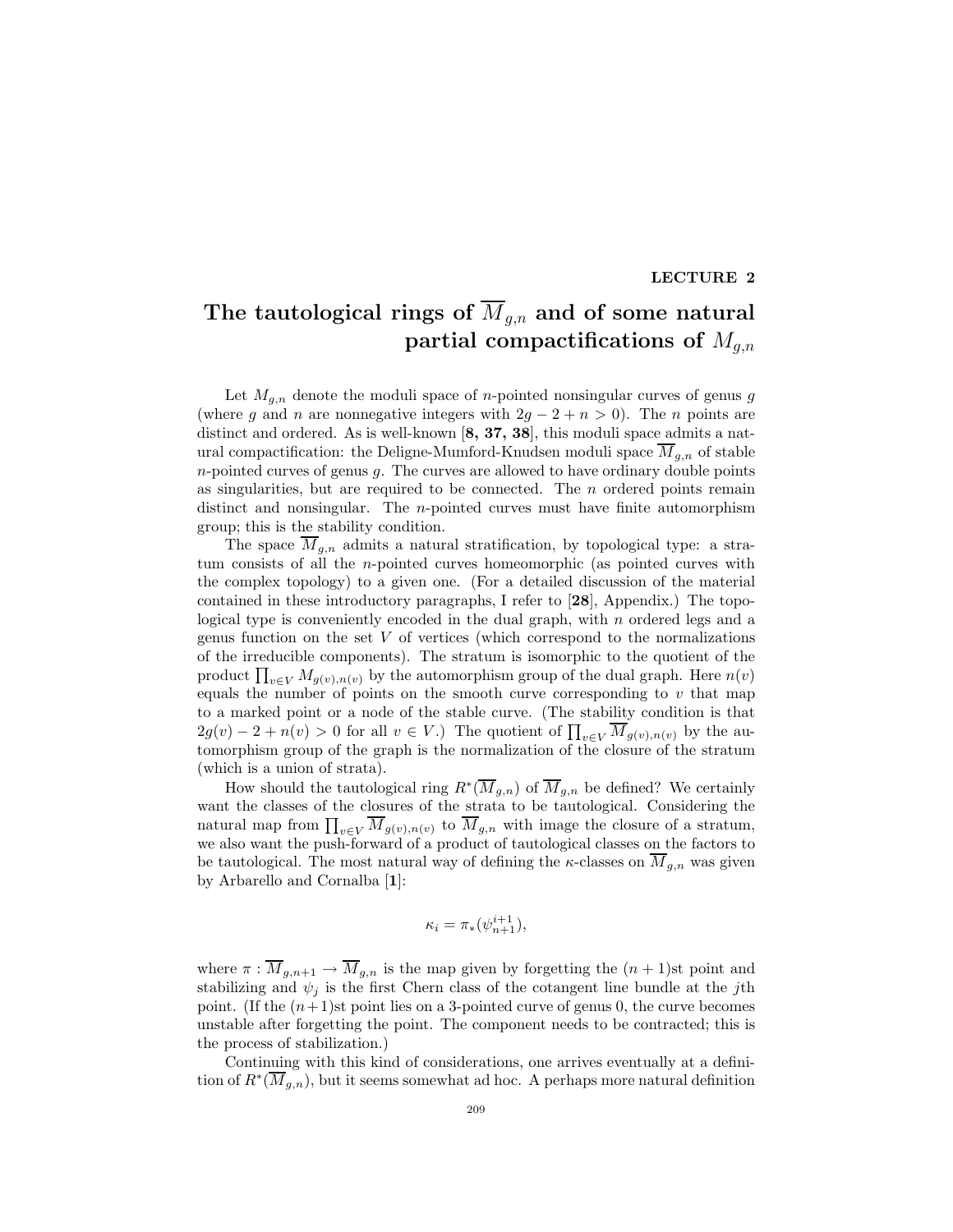was given by Pandharipande and myself: we define the system

$$
\{R^*(\overline{M}_{g,n})\}_{(g,n)}
$$

as the system of minimal Q-subalgebras of the rational Chow rings  $A^*(\overline{M}_{g,n})$  closed under push-forward via all maps forgetting markings and all gluing maps (see [16], pp. 13–14). One shows that the psi and kappa classes are tautological, and therefore also the push-forward of a product of monomials in the psi and kappa classes on a product of compact moduli spaces as above. In fact, as shown in [28], Prop. 11, these classes generate  $R^*(\overline{M}_{g,n})$  additively. The system of tautological rings is also closed under pull-back via the forgetting and gluing maps. It follows from Mumford's computation of the Chern character of the Hodge bundle [48, §5] that the lambda classes are tautological on  $\overline{M}_q$ .

Let U be an open subvariety of  $\overline{M}_{g,n}$ . We use the surjectivity of the restriction maps  $A^k(\overline{M}_{g,n}) \to A^k(U)$  (cf. [19], §1.8) to define the tautological ring  $R^*(U)$  as the image of  $R^*(\overline{M}_{g,n})$ .

For  $M_q$ , this agrees with the earlier definition. (An independent motivation is provided by the Madsen-Weiss theorem describing the stable cohomology. Recall that Harer [30] has proved that the cohomology groups  $H^k(M_g)$  stabilize as  $g \to \infty$ . The resulting algebra is called the stable cohomology and may be denoted  $H^*(M_\infty,\mathbb{Q})$ . Madsen and Weiss [44] prove that  $H^*(M_\infty,\mathbb{Q})$  equals the free polynomial algebra in the kappa classes.) Note that there is in general no guarantee that the kernel of the map  $R^k(\overline{M}_{g,n}) \to R^k(U)$  is spanned by tautological classes supported on the complement of U.

The partial compactifications U of  $M_{q,n}$  in whose tautological rings we are most interested are the moduli space  $M_{g,n}^c$  of curves of compact type, the complement of the divisor  $\Delta_{irr}$  of irreducible singular curves and their degenerations, and (for  $g \geq 2$ ) the moduli space  $M_{g,n}^{rt}$  of curves with rational tails, the inverse image of  $M_g$  for the map  $\overline{M}_{g,n} \to \overline{M}_g$ . The work of Graber and Vakil [29] shows that other partial compactifications are important as well: they prove that a class in  $R^i(\overline{M}_{g,n})$ vanishes when restricted to the open set consisting of strata parameterizing curves with at most  $i - g$  components of geometric genus zero.

It follows that  $R^*(M_{g,n})$  vanishes in positive degrees  $\geq g$ , that  $R^*(M_{g,n}^{rt})$  vanishes in degrees  $\geq g-1+n$ , and that  $R^*(M_{g,n}^c)$  vanishes in degrees  $\geq 2g-2+n$ . With more work, one shows that  $R^{g-2+n}(M_{g,n}^{rt}), R^{2g-3+n}(M_{g,n}^c)$  and  $R^{3g-3+n}(\overline{M}_{g,n})$  are one-dimensional (cf. [29] and [16]). The classes  $\lambda_g$  and  $\lambda_g \lambda_{g-1}$  play a crucial role in the nonvanishing statement: they vanish on the complement of  $M_{g,n}^c$ , respectively  $M^{rt}_{g,n}$ .

A fundamental result for the study of the tautological rings is Witten's conjecture [58]. It completely determines the intersection numbers (or integrals) of psi classes on all the moduli spaces  $\overline{M}_{g,n}$ . It was first proved by Kontsevich [39] and there are by now several proofs (e.g., by Mirzakhani [46] and Okounkov-Pandharipande [49]; Mirzakhani's proof is the subject of Wolpert's lectures and notes [59]).

The psi integrals on  $\overline{M}_{g,n}$  determine the kappa integrals on  $\overline{M}_{g}$ , and vice versa. The recipes for both transitions are relatively simple (cf. [1, 35]). In fact, the psi integrals determine the full intersection pairing on  $R^*(\overline{M}_{g,n})$  (cf. [28], Props. 10, 11). The situation is entirely analogous for the psi integrals against  $\lambda_q$  or  $\lambda_q \lambda_{q-1}$ ; they determine the intersection pairing on  $R^*(M_{g,n}^c)$ , respectively  $R^*(M_{g,n}^{rt})$ .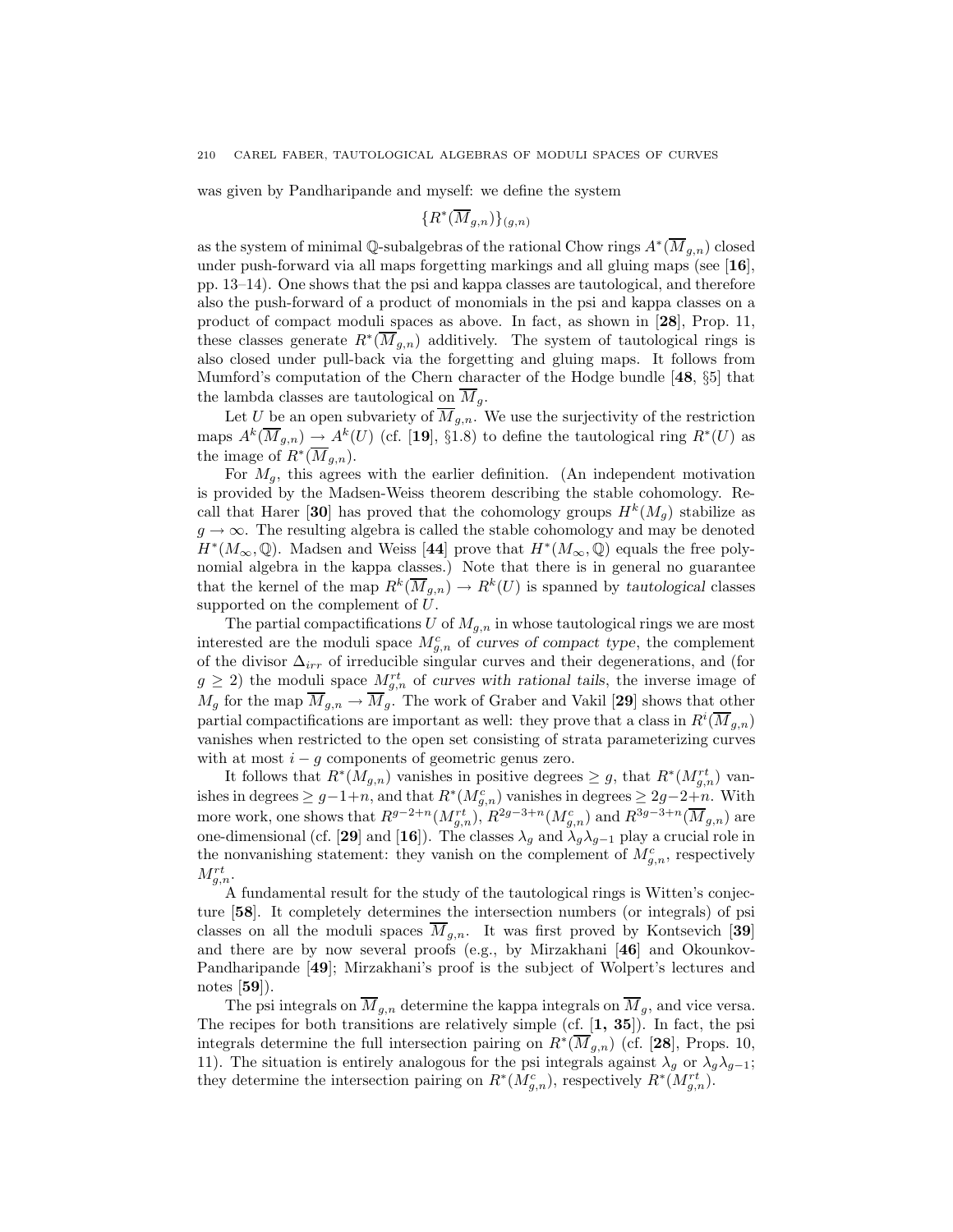The psi integrals against  $\lambda_g$  satisfy amazingly simple proportionalities:

$$
\int_{\overline{M}_{g,n}} \psi_1^{a_1} \cdots \psi_n^{a_n} \lambda_g = \begin{pmatrix} 2g-3+n \\ a_1, \ldots, a_n \end{pmatrix} \int_{\overline{M}_{g,1}} \psi_1^{2g-2} \lambda_g,
$$

where the integral on the right side equals 1 by definition for  $q = 0$ . The proportionalities were derived by Getzler and Pandharipande [25] from the Virasoro conjecture of Eguchi, Hori, and Xiong [9]. They were first proved in [15]; see also [40, 27]. The not quite as simple proportionalities satisfied by the psi integrals against  $\lambda_g \lambda_{g-1}$  are part of my conjecture describing  $R^*(M_g)$ . They were proved directly by Liu and Xu [41] and later by Buryak and Shadrin [6]. A more roundabout proof for both sets of proportionalities is obtained from Givental's proof of the Virasoro conjecture for projective spaces [26]. The kappa integrals against  $\lambda_q \lambda_{q-1}$ are not nearly as simple; yet they govern the Gorenstein quotient  $G^*(M_g)$ .

In analogy with the conjecture for  $R^*(M_g)$ , it has been speculated that the rings  $R^*(\overline{M}_{g,n})$ ,  $R^*(M_{g,n}^c)$  and  $R^*(M_{g,n}^{rt})$  all are Gorenstein. It has long been known that  $R^*(\overline{M}_{0,n})$  is Gorenstein [36]. Recently, Tavakol [55, 56] proved that  $R^*(M_{1,n}^c)$  and  $R^*(M_{2,n}^{rt})$  are Gorenstein.<sup>1</sup> Besides this, the Gorenstein property is known in only a handful of cases. One of the main difficulties (at least in the case of  $M_{g,n}$ ) is the large number of tautological classes. Another one is that the undetermined boundary terms of a tautological relation on an open set are rarely known to be tautological; Tavakol's codimension 3 relation on  $R^*(M^{rt}_{2,6})$  provides a current example. However, see [53] for an encouraging exception.

There is considerable room for further exploration of these speculations. Yang [60] has computed the dimensions of the graded pieces of the Gorenstein quotients in quite a few cases. To prove that one of the rings is Gorenstein, one needs to produce the required number of tautological relations. See [12] for a discussion of the conjectures and the relation to a conjecture of Hain and Looijenga. Pandharipande [51] has obtained strong results on the kappa subrings of  $R^*(M_{g,n}^c)$  (see also [52]). Finally, Cavalieri and Yang [7] show that the Gorenstein property fails for the tautological rings of certain partial compactifications in between  $M_{g,n}^c$  (respectively  $M_{g,n}^{rt}$  and  $\overline{M}_{g,n}$ , while the top graded pieces are one-dimensional.

Many tautological relations, i.e., between decorated strata classes, have immediate implications for Gromov-Witten theory. Well-known examples are the relations on  $M_{0,4}$ , Getzler's relation on  $M_{1,4}$ , and the Belorousski-Pandharipande relation on  $\overline{M}_{2,3}$  (cf. [21, 50, 3]). Tommasi [57] has found a codimension 3 relation between tautological cohomology classes on  $\overline{M}_{3,2}$ . It is not known whether this relation holds in  $R^3(\overline{M}_{3,2})$ . Pandharipande and the author found a codimension 3 relation in  $R^*(\overline{M}_4)$ , predicted on  $M_4^c$  by the Gorenstein conjecture; Yang [60] computed its boundary terms. It is a priori possible that nontrivial relations hold between the push-forwards along a gluing map of decorated strata classes that are not push-forwards of relations. Such relations would be of considerable interest.

The length of a partition is its number of parts. There exists a standard correspondence between the irreducible representations of the symmetric group  $\Sigma_n$  and the partitions of n (see, e.g., [20]; the partition [n] corresponds to the trivial representation and the partition  $[1^n]$  to the alternating one). In [17], Pandharipande

<sup>&</sup>lt;sup>1</sup>Note added in proof: Petersen [54] has proved that  $R^*(\overline{M}_{1,n})$  is Gorenstein for all  $n \geq 1$ . Even more recently, Yin [61] has proved that  $R^*(M_{g,1})$  is Gorenstein for  $g \leq 19$ . He conjectures that  $R^*(M_g)$  and  $R^*(M_{g,1})$  are not Gorenstein in general.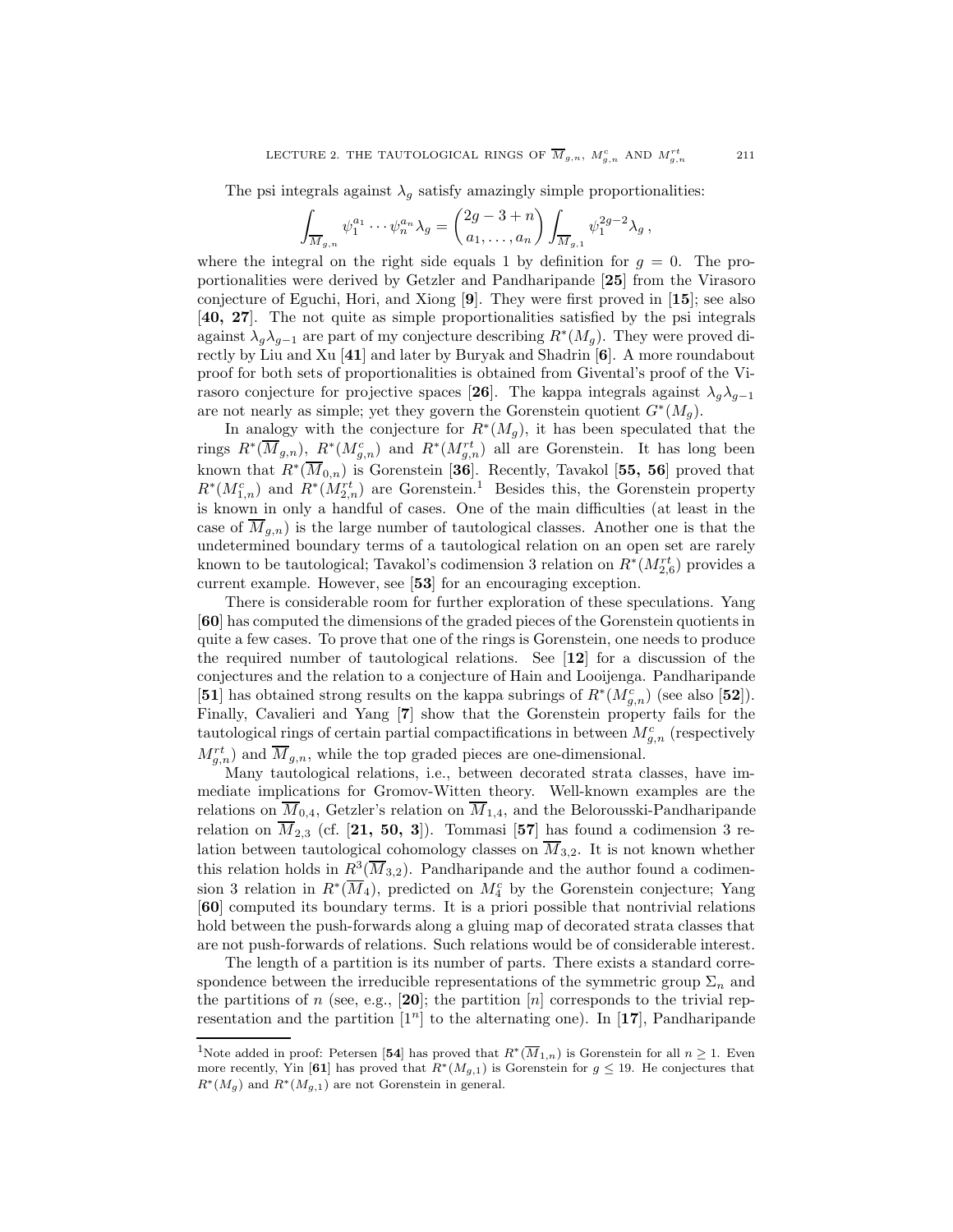and the author prove certain length bounds on the partitions of n corresponding to the irreducible representations of  $\Sigma_n$  occurring in  $R^*(\overline{M}_{g,n})$ . Perhaps the most interesting result is the following:

$$
\ell(R^k(\overline{M}_{g,n})) \leq \min\left(k+1, 3g-2+n-k, \left\lfloor \tfrac{2g-1+n}{2} \right\rfloor \right),
$$

where the left side denotes the maximum of the lengths. Using this bound, we have with near certainty established (loc. cit., §3) the existence of lots of non-tautological cohomology classes of Tate type on  $\overline{M}_{2,21}$ ; this relies on a conjectural description (proved to a large extent and supported by extensive point counting data) of the entire cohomology of  $\overline{M}_{2,n}$  found by van der Geer and the author (cf. [13]). In fact, in §5 of [17], explicit non-tautological algebraic cohomology classes are found on  $\overline{M}_{2,21}$ , the existence of which implies the non-tautologicality of the explicit classes on  $\overline{M}_{2,22}$  found earlier by Graber and Pandharipande [28].

With all the interest for the tautological algebras, it is easy to forget that there are in general many more cohomology classes than just the tautological ones. Only in finitely many cases beyond genus zero will the entire cohomology be tautological, it would seem. One should expect odd cohomology, or cohomology not of  $(p, p)$ type, or (on a non-compact moduli space) non-pure cohomology of  $(p, p)$ -type; and, probably slightly less often, algebraic classes which are not tautological.

A successful method for obtaining a lot of information about the entire cohomology of moduli spaces of curves and abelian varieties, used in joint work with Bergström and van der Geer, has been to count their numbers of points over finite fields. For a survey, see  $\S$  and 3 of [17]. For genus 1, one finds cohomology related to elliptic cusp forms; Getzler [22, 23] has shown how the classical Eichler-Shimura theory can be used to determine the cohomology of  $\overline{M}_{1,n}$ . The generalization by Faltings and Chai [18] of Eichler-Shimura theory gives strong results on the cohomology of irreducible symplectic local systems on the moduli space  $A_q$  of principally polarized abelian varieties of dimension g. The same holds for the theory of automorphic forms and representations, but it is not easy to obtain explicit formulas. Explicit conjectural formulas are now available for  $g = 2$  (see [13]) and  $g = 3$  (see [4]). The former is proved in the case of a local system corresponding to a regular weight. The formulas are in terms of Galois representations (or Hodge structures) associated to Siegel cusp forms of degree g and products or Tate twists of Galois representations associated to Siegel cusp forms of lower degree. This leads to formulas for the pull-backs of the local systems to  $M_2$ , and from there (as pointed out by Getzler) to the  $\Sigma_n$ -equivariant cohomology of  $M_{2,n}$ , and (by the work of Getzler and Kapranov [24]) to the  $\Sigma_n$ -equivariant cohomology of  $\overline{M}_{2,n}$ . The symmetric and exterior squares of the Galois representations associated to elliptic cusp forms occur now as well. For genus 3, the formula for  $A_3$  gives at best half of the answer for  $M_3$ , since the map of stacks  $M_3 \rightarrow A_3$  is 2 : 1 onto its image, ramified along the hyperelliptic locus. We have proved that new Galois representations occur, not expressible in terms of the representations associated to Siegel cusp forms. These Galois representations are so far completely mysterious, but appear to be associated to Teichmüller modular forms (vector-valued in general). Scalar-valued Teichmüller modular forms have been studied in detail by Ichikawa (e.g., [31, 32, 33]).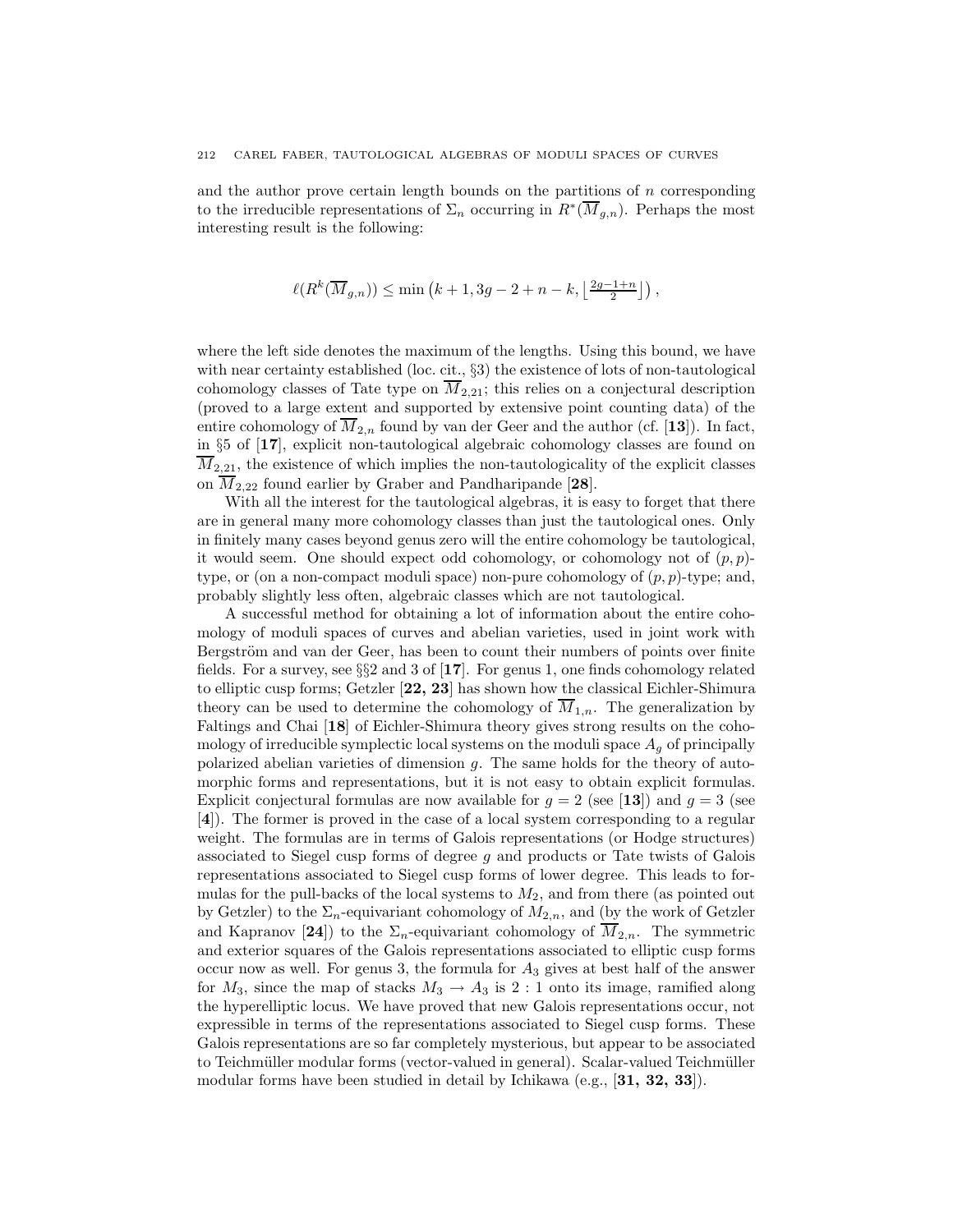#### Exercises

1. Prove that the undecorated strata classes additively generate  $R^*(\overline{M}_{g,n})$  for  $g \leq 1$ . Conclude that  $R^*(\overline{M}_{0,n})$  is multiplicatively generated by divisor classes. Does this hold for  $g = 1$ ?

2. Study  $R^*(\overline{M}_{g,n})$  in some cases (with  $2g-2+n$  small) where it is multiplicatively generated by divisor classes, for example with the program MgnF, described in [11] and available from http://math.stanford.edu/∼vakil/programs/index.html .

3. Find a case in Yang's tables [60] where the Gorenstein property is not yet known and try to prove (or disprove) that it holds.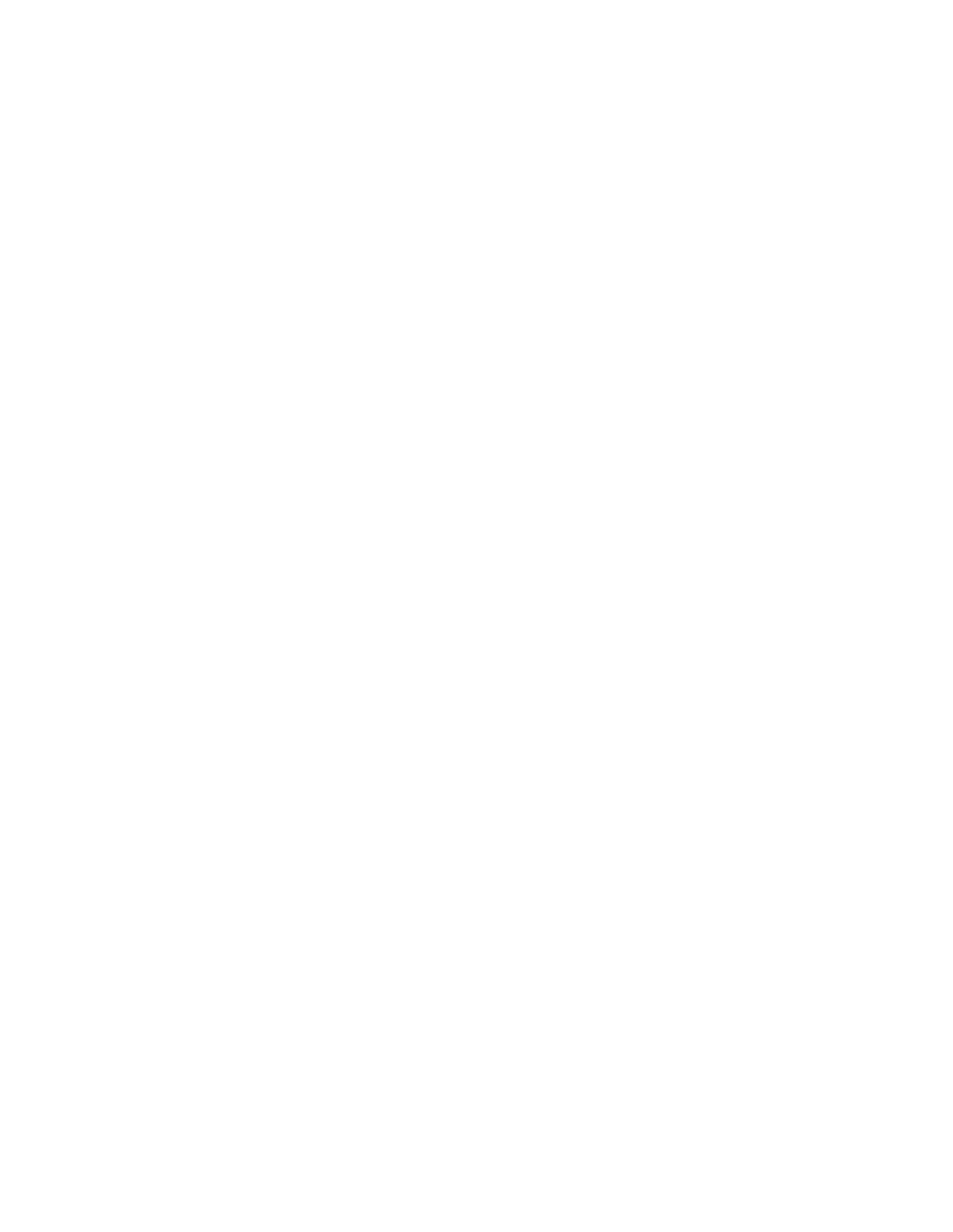### Bibliography

- [1] E. Arbarello and M. Cornalba, *Combinatorial and algebro-geometric cohomology classes on the moduli spaces of curves*, J. Algebraic Geom. 5 (1996), 705–749.
- [2] E. Arbarello, M. Cornalba, P.A. Griffiths, and J. Harris, *Geometry of algebraic curves.* Vol. I. Grundlehren der Mathematischen Wissenschaften, 267. Springer-Verlag, New York, 1985.
- [3] P. Belorousski and R. Pandharipande, *A descendent relation in genus 2.* Ann. Scuola Norm. Sup. Pisa Cl. Sci. (4) 29 (2000), no. 1, 171–191.
- [4] J. Bergström, C. Faber, and G. van der Geer, *Siegel modular forms of degree three and the cohomology of local systems.* Preprint, arXiv:1108.3731.
- [5] S. Boldsen, *Improved homological stability for the mapping class group with integral or twisted coefficients.* Preprint, arXiv:0904.3269.
- [6] A. Buryak and S. Shadrin, *A new proof of Faber's intersection number conjecture.* Adv. Math. 228 (2011), no. 1, 22–42.
- [7] R. Cavalieri and S. Yang, *Tautological pairings on moduli spaces of curves.* Proc. Amer. Math. Soc. 139 (2011), no. 1, 51–62.
- [8] P. Deligne and D. Mumford, *The irreducibility of the space of curves of given genus.* Inst. Hautes Etudes Sci. Publ. Math. No. 36 1969 75–109. ´
- [9] T. Eguchi, K. Hori, and C.-S. Xiong, *Quantum cohomology and Virasoro algebra.* Phys. Lett. B 402 (1997), no. 1-2, 71–80.
- [10] C. Faber, *A conjectural description of the tautological ring of the moduli space of curves*, in Moduli of Curves and Abelian Varieties (The Dutch Intercity Seminar on Moduli) (C. Faber and E. Looijenga, eds.), 109–129, Aspects of Mathematics E 33, Vieweg, Wiesbaden 1999.
- [11] C. Faber, *Algorithms for computing intersection numbers on moduli spaces of curves, with an application to the class of the locus of Jacobians.* New trends in algebraic geometry (Warwick, 1996), 93–109, London Math. Soc. Lecture Note Ser., 264, Cambridge Univ. Press, Cambridge, 1999.
- [12] C. Faber, *A remark on a conjecture of Hain and Looijenga.* Preprint, arXiv:0812.3631. To appear in Ann. Inst. Fourier (Grenoble).
- [13] C. Faber and G. van der Geer, *Sur la cohomologie des systèmes locaux sur les espaces des modules des courbes de genre 2 et des surfaces ab´eliennes,* I, II. C.R. Acad. Sci. Paris, Sér. I, 338 (2004), 381-384, 467-470.
- [14] C. Faber and R. Pandharipande (with an appendix by D. Zagier), *Logarithmic series and Hodge integrals in the tautological ring*, Michigan Math. J. 48 (2000), 215–252.
- [15] C. Faber and R. Pandharipande, *Hodge integrals, partition matrices, and the*  $\lambda_g$  *conjecture*, Ann. of Math. 157 (2003), 97–124.
- [16] C. Faber and R. Pandharipande, *Relative maps and tautological classes*, J. Eur. Math. Soc. 7 (2005), 13–49.
- [17] C. Faber and R. Pandharipande, *Tautological and non-tautological cohomology of the moduli space of curves.* Preprint, arXiv:1101.5489. To appear in the Handbook of Moduli.
- [18] G. Faltings and C.-L. Chai, *Degeneration of abelian varieties.* With an appendix by David Mumford. Ergebnisse der Mathematik und ihrer Grenzgebiete (3), 22. Springer-Verlag, Berlin, 1990.
- [19] W. Fulton, *Intersection theory*. Ergebnisse der Mathematik und ihrer Grenzgebiete (3), 2. Springer-Verlag, Berlin, 1984.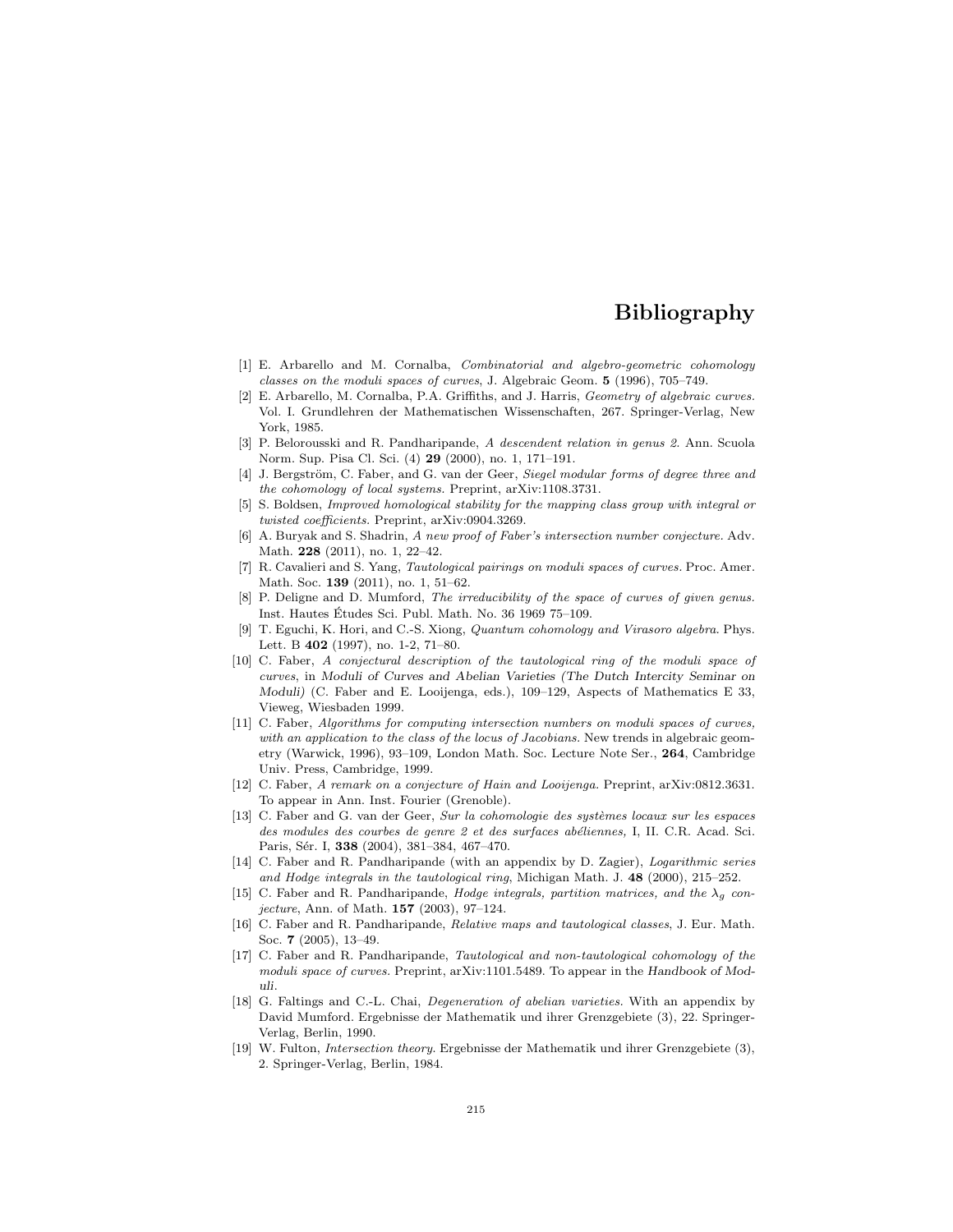#### 216 CAREL FABER, TAUTOLOGICAL ALGEBRAS OF MODULI SPACES OF CURVES

- [20] W. Fulton and J. Harris, *Representation theory. A first course.* Graduate Texts in Mathematics, 129. Readings in Mathematics. Springer-Verlag, New York, 1991. xvi+551 pp.
- [21] E. Getzler, *Intersection theory on*  $\overline{M}_{1,4}$  *and elliptic Gromov-Witten invariants.* J. Amer. Math. Soc. 10 (1997), no. 4, 973–998.
- [22] E. Getzler, *Resolving mixed Hodge modules on configuration spaces.* Duke Math. J. 96 (1999), no. 1, 175–203.
- [23] E. Getzler, *The semi-classical approximation for modular operads.* Comm. Math. Phys. 194 (1998), no. 2, 481–492.
- [24] E. Getzler and M. Kapranov, *Modular operads.* Compositio Math. 110 (1998), no. 1, 65–126.
- [25] E. Getzler and R. Pandharipande, *Virasoro constraints and the Chern classes of the Hodge bundle.* Nuclear Phys. B 530 (1998), no. 3, 701–714.
- [26] A. Givental, *Gromov-Witten invariants and quantization of quadratic Hamiltonians.* Mosc. Math. J. 1 (2001), no. 4, 551–568, 645.
- [27] I. Goulden, D. Jackson, and R. Vakil, *A short proof of the* λg*-conjecture without Gromov-Witten theory: Hurwitz theory and the moduli of curves.* J. Reine Angew. Math. 637 (2009), 175–191.
- [28] T. Graber and R. Pandharipande, *Constructions of nontautological classes on moduli spaces of curves.* Michigan Math. J. 51 (2003), no. 1, 93–109.
- [29] T. Graber and R. Vakil, *Relative virtual localization and vanishing of tautological classes on moduli spaces of curves.* Duke Math. J. 130 (2005), no. 1, 1–37.
- [30] J.L. Harer, *Stability of the homology of the mapping class groups of orientable surfaces.* Ann. of Math. (2) 121 (1985), no. 2, 215–249.
- [31] T. Ichikawa, *Teichmüller modular forms of degree* 3. Amer. J. Math. 117 (1995), no. 4, 1057–1061.
- [32] T. Ichikawa, *Theta constants and Teichm¨uller modular forms.* J. Number Theory 61 (1996), no. 2, 409–419.
- [33] T. Ichikawa, *Generalized Tate curve and integral Teichmüller modular forms.* Amer. J. Math. 122 (2000), no. 6, 1139–1174.
- [34] E. Ionel, *Relations in the tautological ring of* Mg, Duke Math J. 129 (2005), 157–186.
- [35] R. Kaufmann, Yu. I. Manin, D. Zagier, *Higher Weil-Petersson volumes of moduli spaces of stable n-pointed curves.* Comm. Math. Phys. 181 (1996), no. 3, 763–787.
- [36] S. Keel, *Intersection theory of moduli space of stable* n*-pointed curves of genus zero.* Trans. Amer. Math. Soc. 330 (1992), no. 2, 545–574.
- [37] F.F. Knudsen, *The projectivity of the moduli space of stable curves. II. The stacks* Mg,n*.* Math. Scand. 52 (1983), no. 2, 161–199.
- [38] F.F. Knudsen, *The projectivity of the moduli space of stable curves. III. The line bundles on*  $M_{g,n}$ , and a proof of the projectivity of  $\overline{M}_{g,n}$  in characteristic 0. Math. Scand. 52 (1983), no. 2, 200–212.
- [39] M. Kontsevich, *Intersection theory on the moduli space of curves and the matrix Airy function.* Comm. Math. Phys. 147 (1992), no. 1, 1–23.
- [40] C.-C. M. Liu, K. Liu, and J. Zhou, *Mari˜no-Vafa formula and Hodge integral identities.* J. Algebraic Geom. 15 (2006), no. 2, 379–398.
- [41] K. Liu and H. Xu, *A proof of the Faber intersection number conjecture.* J. Differential Geom. 83 (2009), no. 2, 313–335.
- [42] K. Liu and H. Xu, *Descendent integrals and tautological rings of moduli spaces of curves.* Preprint, arXiv:0912.0584.
- [43] E. Looijenga, *On the tautological ring of* Mg. Invent. Math. 121 (1995), 411–419.
- [44] I. Madsen and M. Weiss, *The stable moduli space of Riemann surfaces: Mumford's conjecture.* Ann. of Math. (2) 165 (2007), no. 3, 843–941.
- [45] A. Marian, D. Oprea, and R. Pandharipande, *The moduli space of stable quotients.* Preprint, arXiv:0904.2992.
- [46] M. Mirzakhani, *Weil-Petersson volumes and intersection theory on the moduli space of curves.* J. Amer. Math. Soc. 20 (2007), no. 1, 1–23.
- [47] S. Morita, *Generators for the tautological algebra of the moduli space of curves*. Topology 42 (2003), 787–819.